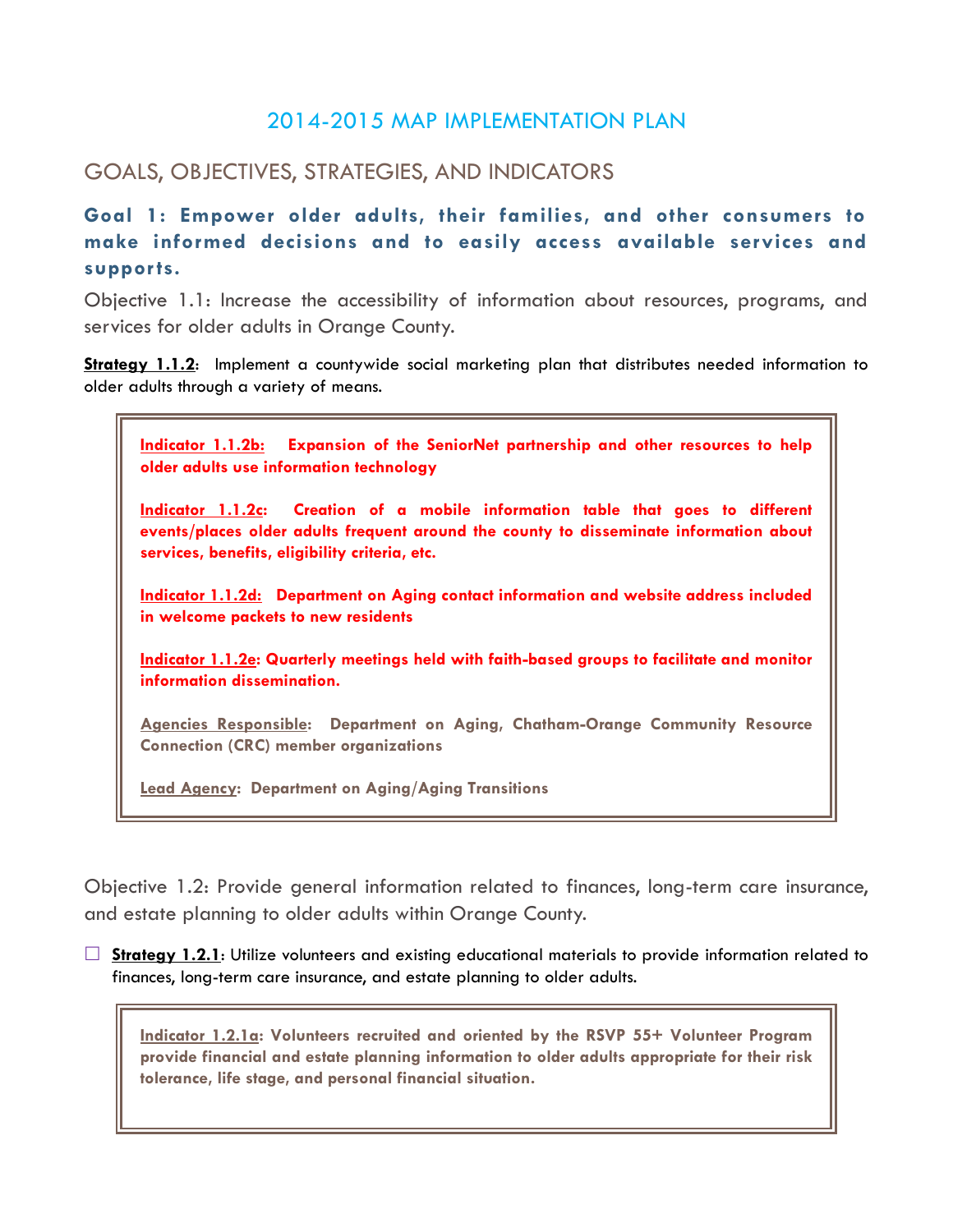**Indicator 1.2.1b: Financial and estate planning information posted on websites and provided through information outreach efforts and workshops.**

**Indicator 1.2.1c: Long-term care insurance information and advocacy provided by SHIIP volunteers.**

**Agency Responsible: Department on Aging/ RSVP and Aging Transitions**

Objective 1.3: Ensure the attention to diversity in Department on Aging programs and information sharing efforts.

 **Strategy 1.3.1**: Create a dedicated program to link older adults from minority, refugee and immigrant groups and faith communities to Senior Centers.

**Indicator 1.3.1a: Completed assessment of the demographic information, needs, and strengths of minority, immigrant and refugee communities to provide appropriate and needed programming at the Senior Centers.**

**Indicator 1.3.1b: Expansion of English as a Second Language classes at the Senior Centers.**

**Indicator 1.3.1c: Programs offered at the Senior Centers that celebrate diversity and are advertised in relevant languages.**

**Indicator 1.3.1d: Ensure that sexual minorities (lesbian, gay, bisexual, transgender, queer, and intersex) and their allies are included in OCDOA programs and information sharing efforts.**

**Indicator 1.3.1e: Develop (or obtain from e.g. Equality NC) training for OCDOA staff on sensitivity to the culture and needs of sexual minorities, and other particular needs and concerns of elderly LBGT persons.**

**Agencies Responsible: Department on Aging; Orange County Health Department; Orange County Housing, Human Rights, and Community Development Department**

**Lead Agency: Department on Aging/Senior Centers**

**Goal 2: Enable older adults to age in their place of choice with appropriate services and supports.**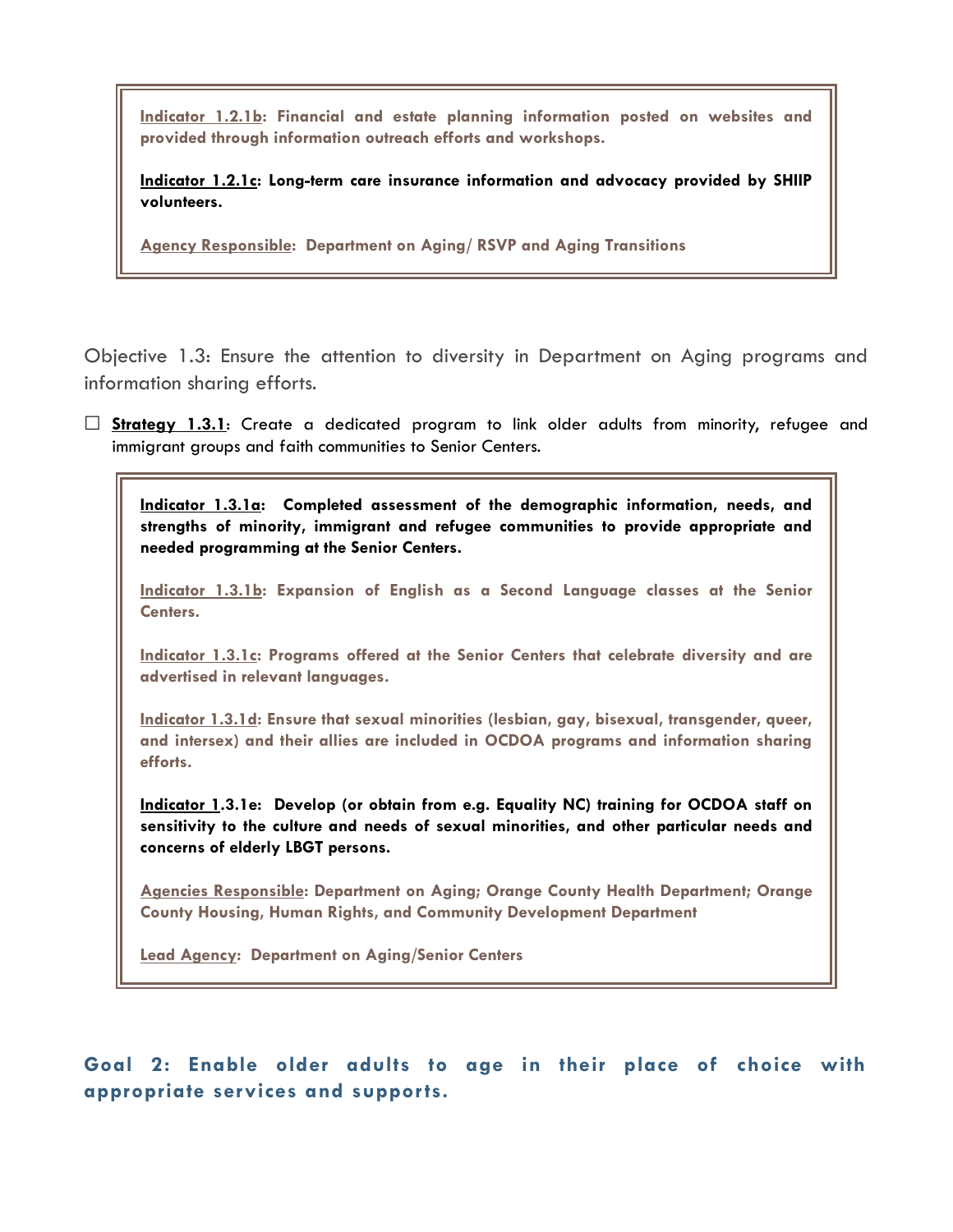Objective 2.1: Orange County, with input from the towns of Chapel Hill, Carrboro, and Hillsborough, will develop and adopt a housing plan for Orange County's increasing older adult population that includes action steps and a plan for implementation and evaluation.

**Strategy 2.1.1**: The County and the towns conduct a joint study that will identify the types of housing that older adults want and may need in the future and the gaps that currently exist.

**Indicator 2.1.1a: Study completed and report provided.**

Agencies Responsible: Orange County Planning Department; Orange County Housing, Human Rights and Community Development Department; Towns of Chapel Hill, Carrboro, and Hillsborough, Department on Aging

Lead Agency: Orange County Planning Department, Housing, Human Rights and Community Development Department with assistance from the Department on Aging

Objective 2.2: Preserve and increase the number of affordable housing options for low and middle-income older adults.

 $\Box$  **Strategy 2.2.1**: Evaluate existing regulations and policies and identify those that might prevent the development of senior housing.

**Indicator 2.2.1a: Changes in policies that may prevent development of senior housing, such as zoning, restrictions on Accessory Dwelling Units (ADU), school impact fees, expanding low-income eligibility.**

Agencies Responsible: Orange County Planning Department; Orange County Housing, Human Rights and Community Development Department; Towns of Chapel Hill, Carrboro, and Hillsborough, Department on Aging

Lead Agency: Orange County Planning Department

 **Strategy 2.2.2**: Consider new regulations and policies that will encourage developments to meet older residents' housing needs.

**Indicator 2.2.2a: Changes in policies, such as streamlining the land use review process for housing options for older adults.**

**Agencies Responsible: Orange County Planning Department; Orange County Housing, Human Rights and Community Development Department; Towns of Chapel Hill, Carrboro, and Hillsborough**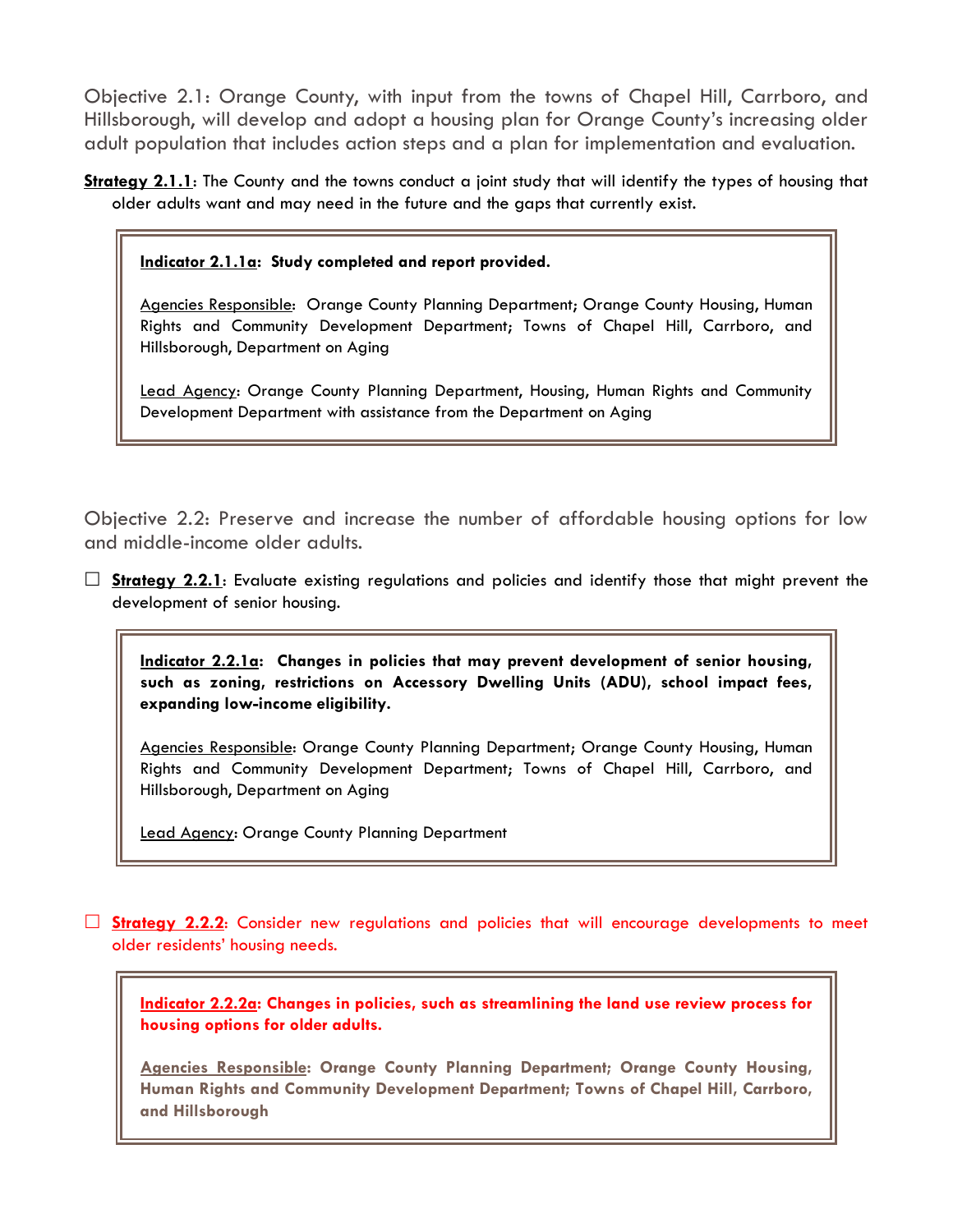□ **Strategy 2.2.3**: Encourage and endorse partnerships that lead to the development of new housing options for older adults.

**Indicator 2.2.3a: New partnerships created among commercial builders, local non-profit organizations, faith communities, and public bodies that increase housing choices.**

**Agencies Responsible: Orange County Planning Department; Orange County Housing, Human Rights, and Community Development Department; Habitat for Humanity of Orange County; Community Home Trust; faith communities**

**Lead Agency: Orange County Housing, Human Rights, and Community Development Department/ Department on Aging**

 **Strategy 2.2.4**: Encourage the organization of intentional communities (e.g., co-housing, cooperative housing, share-a-home arrangements, etc.) as a housing option for older adults in Orange County.

**Indicator 2.2.4b: A toolkit developed to guide interested parties through the planning and development process.**

**Indicator 2.2.4c: More intentional communities created.**

**Lead Agencies: Department on Aging, in collaboration with Charles House, Inc.**

Objective 2.3: Increase the proportion of the housing stock that accommodates the needs of older adults through universal design features.

**Indicator 2.3.1a: Workshops held at the Senior Centers and other locales (such as congregations, community centers and home improvement centers) on universal design and the positive benefits of home modifications on quality of life and property value.**

**Indicator 2.3.1b: Development of a media campaign to promote the benefits of universal design (through print, radio, and/or television).**

**Indicator 2.3.1c: Creation of a brochure with information on simple and low-cost home modifications to aid aging in place.**

**2.3.1d: A seminar on Aging in Place, Universal Design and ADA accessibility hosted by the Orange County Planning Department.** 

**Agencies Responsible: Department on Aging; Orange County Planning Department, Orange County Housing, Human Rights and Community Development Department; Towns of Chapel Hill, Carrboro, Hillsborough; R.L. Mace Universal Design Institute**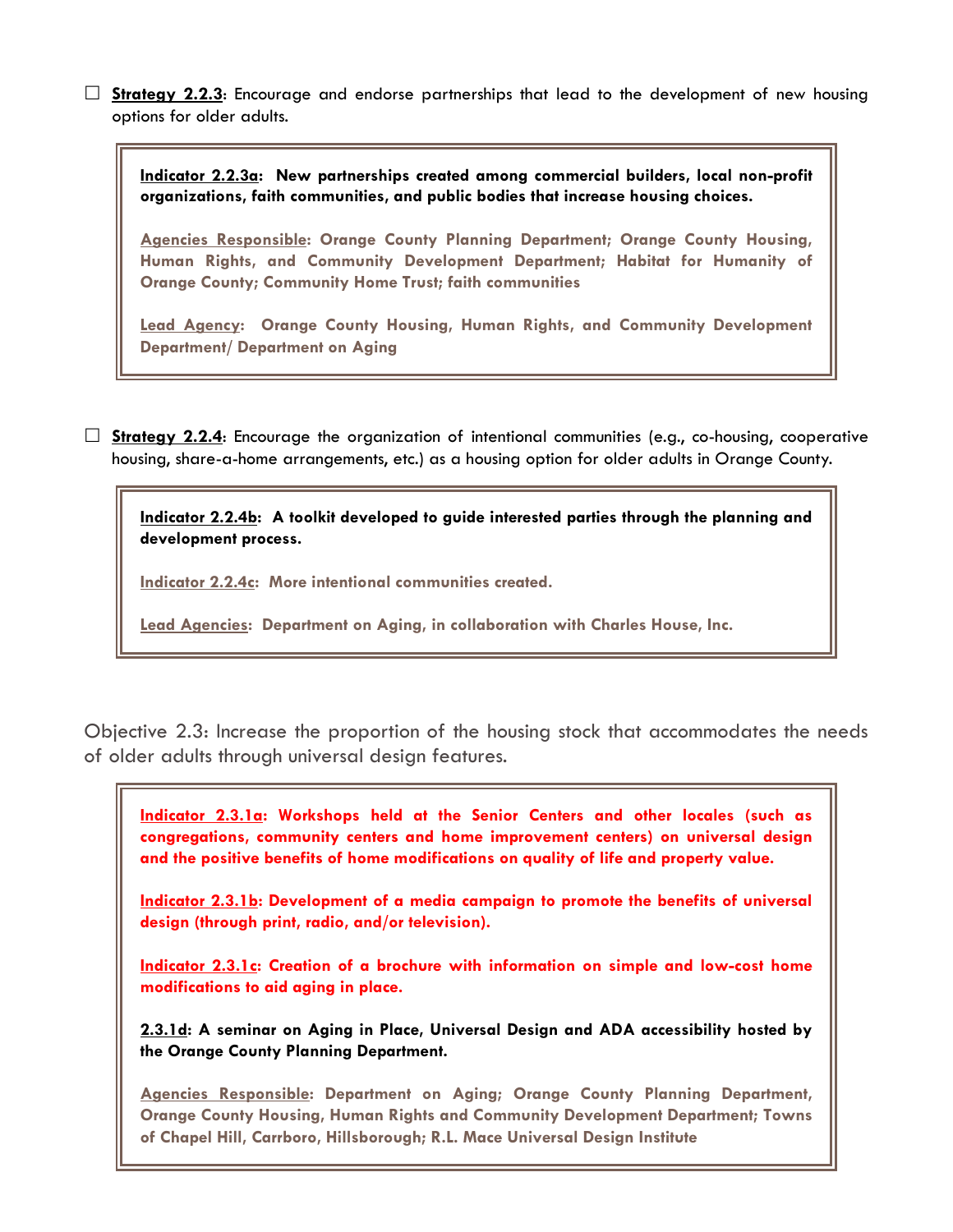**Lead Agency: Orange County Planning Department**

**Strategy 2.3.2:** Advocate that the state of North Carolina 1) strengthen universal design/visitability standards for new housing developments and 2) incorporate universal design features into the state's Health and Safety Code for builders so that buyers can opt-in to universal design features.

**Indicator 2.3.2a: Proposed new standards (1) and codes (2).**

Agencies Responsible: Board of County Commissioners, Orange County Senior Tar Heel Legislature Delegates

Lead Agency: Aging Advisory Board

□ **Strategy 2.3.3**: Create county-level incentives or ordinances for new developments or redevelopments to adopt Universal Design features (e.g., financial incentives, building certification, streamlined permitting, construction permitting, construction permit fee waivers, establish a certification program to brand housing options meeting accessibility standards under a recognized label).

**Indicator 2.3.3a: Financial incentives, building certification, streamlined permitting, construction permitting, construction permit fee waivers, establishment a certification program to brand housing options meeting accessibility standards under a recognized label.**

**Indicator 2.3.3b: More new buildings with universal design features constructed.**

**Agencies Responsible: Board of County Commissioners; Orange County Planning Department; Towns of Chapel Hill, Carrboro, and Hillsborough**

Objective 2.4: Coordinate the transportation and wayfinding/walkability plans between the various counties, towns, and other regional bodies that enable community mobility for older adults.

 **Strategy 2.4.1**: Form a partnership between Orange County government and the North Carolina Department of Transportation (NCDOT) through which to advocate for changes to the physical environment and infrastructure that will benefit older adults and others to be included in NCDOT's and others' plans.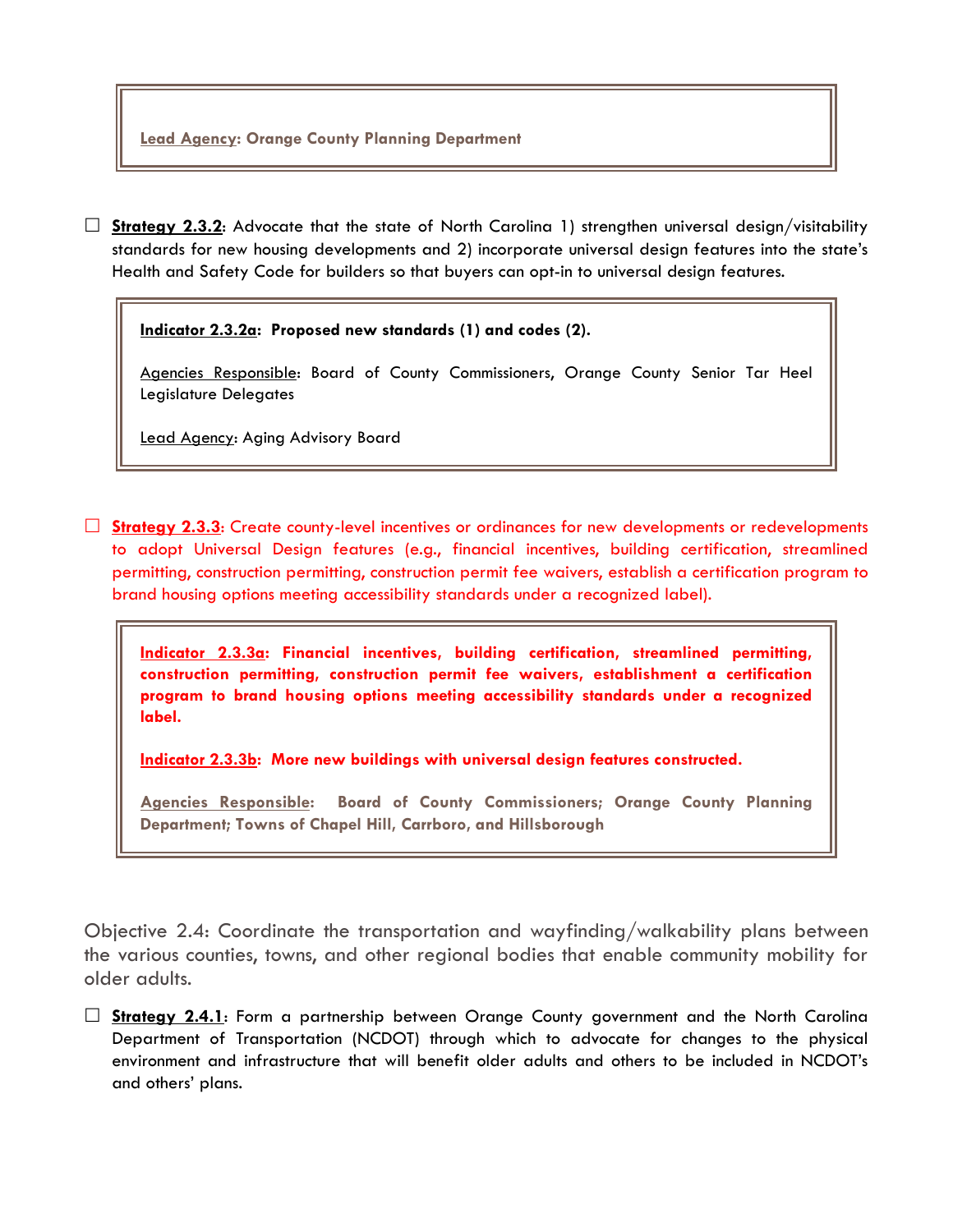**Indicator 2.4.1a: Regular meetings held with NCDOT to discuss feasibility of changes to the physical environment including but not limited to: increased crosswalk time, improved way-finding and other signage, maintained lane markings, modified traffic patterns to allow multi-direction pedestrian crossing, and increased number of pedestrian islands.** 

**Indicator 2.4.1b: Inclusion of proposed changes in NCDOT and others' transportation plans.** 

**Indicator 2.4.1c: Development of an American with Disabilities Act (ADA) compliant sidewalk infrastructure that connects surrounding properties and sidewalks in the areas identified in assessments.** 

Agencies Responsible: Department on Aging Advisory Board; NCDOT; OUT Board, MPO, Burlington Plan, TARPO, Orange County Planning Department; Towns of Chapel Hill, Carrboro and Hillsborough

Lead Agency: Orange County Planning Department and OUT Board with support from Department on Aging Advisory Board

**Strategy 2.4.2:** Pursue innovative solutions to the county's navigation and transportation needs, accounting for older adults at all levels of functionality and income.

**Indicator 2.4.2a: Meetings with county and regional planning and transit organizations held to advocate for innovative and effective solutions, such as ride-sharing matching service, vanpool, or Share-a-Ride; rural centralized park and ride lots with shuttles; oncea-week bus transport to rural areas; or recreational group travel to destinations beyond the Senior Centers, etc.**

Agencies Responsible: Department on Aging, Orange County Planning Department/OPT, Chapel Hill Transit, Triangle Transit

Lead Agency: Aging Advisory Board/OUT Board

**Strategy 2.4.3**: Designate an aging-related Mobility Manager to coordinate with other transportation providers to assist older adults across Orange County.

**Indicator 2.4.3a: Funding secured for aging-related Mobility Manger.**

**Indicator 2.4.3b: Designation of an aging-related Mobility Manager.** 

**Responsible Agencies: Department on Aging, in collaboration with the Orange County Planning Department**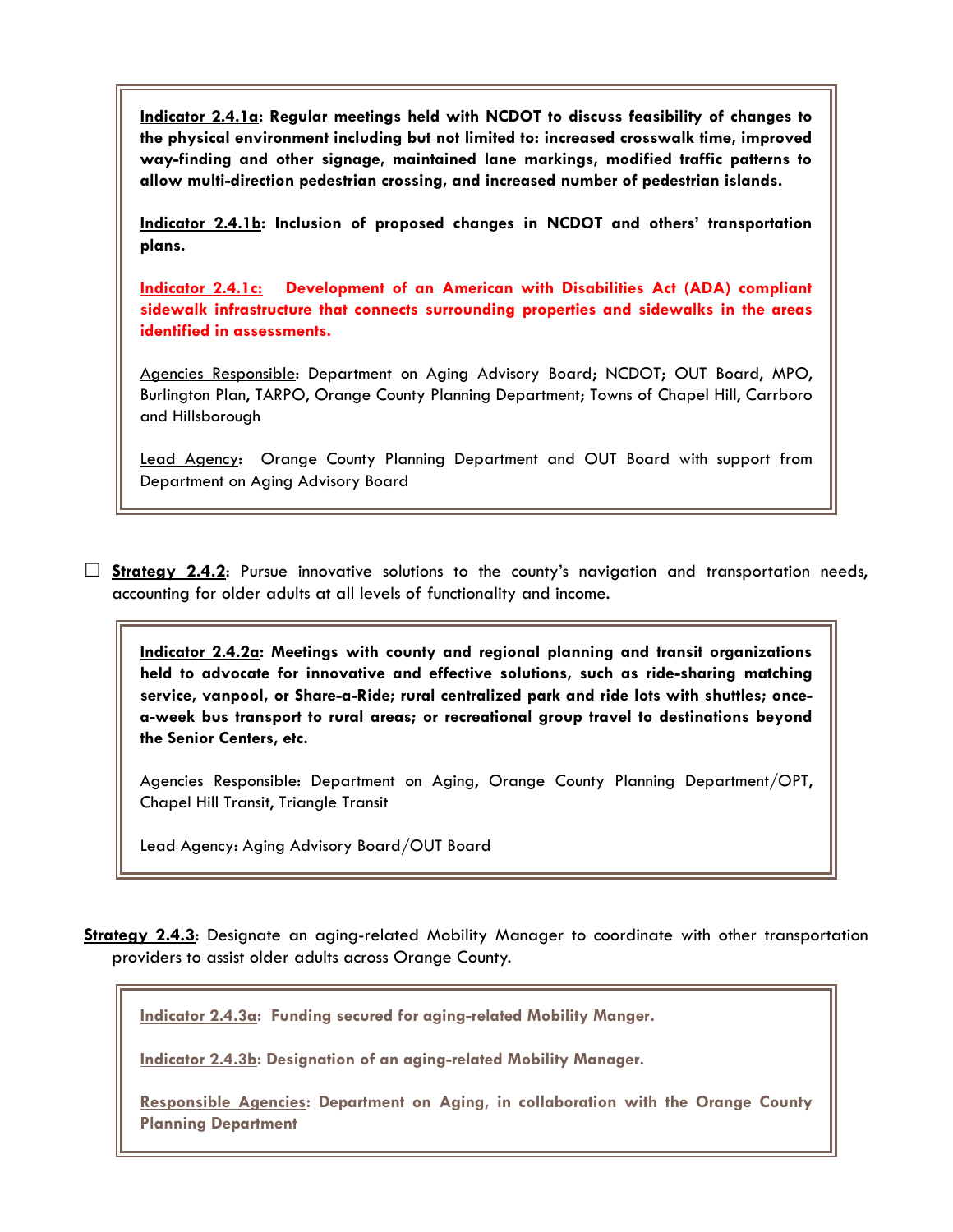**Strategy 2.4.4:** Regularly conduct needs assessments to better coordinate the planning and implementation of recommendations that consider multiple modes of transportation and community connectivity, and communicate the results to the public.

**Indicator 2.4.4a: Multi-modal navigation and transportation needs assessments conducted every 3-5 years in areas densely populated or heavily used by older adults.**

**Indicator 2.4.4b: Assessment results used to generate multi-modal community connectivity plans at the county and municipal levels.**

**Indicator 2.4.4c: Assessment results and plans made available to the public in paper and/or electronic formats.** 

Agencies Responsible: Department on Aging; Triangle J Council of Governments; Orange County Planning Department; Durham-Chapel Hill Carrboro Metropolitan Planning Organization (DCHC MPO), Burlington-Graham MPO, Triangle Area Rural Planning Organization (TARPO), Towns of Chapel Hill, Carrboro and Hillsborough

Lead Agency: Orange County Planning Department

**Strategy 2.4.5**: Increase the number of bike lanes in Orange County, especially in the northern region, to connect the existing infrastructure.

**Indicator 2.4.5a: Increased number of bike lanes in Orange County compared to baseline determined by NCDOT Bicycling Orange County Map and the Chapel Hill-Carrboro Cycle Guide.**

**Agencies Responsible: Department on Aging; NCDOT; Orange County Planning Department; Towns of Chapel Hill, Carrboro and Hillsborough**

**Strategy 2.4.6**: Create a map with all Orange County navigation and transportation routes.

**Indicator 2.4.6b: Map updated annually.** 

**Agencies Responsible: Department on Aging, Orange County Planning Department**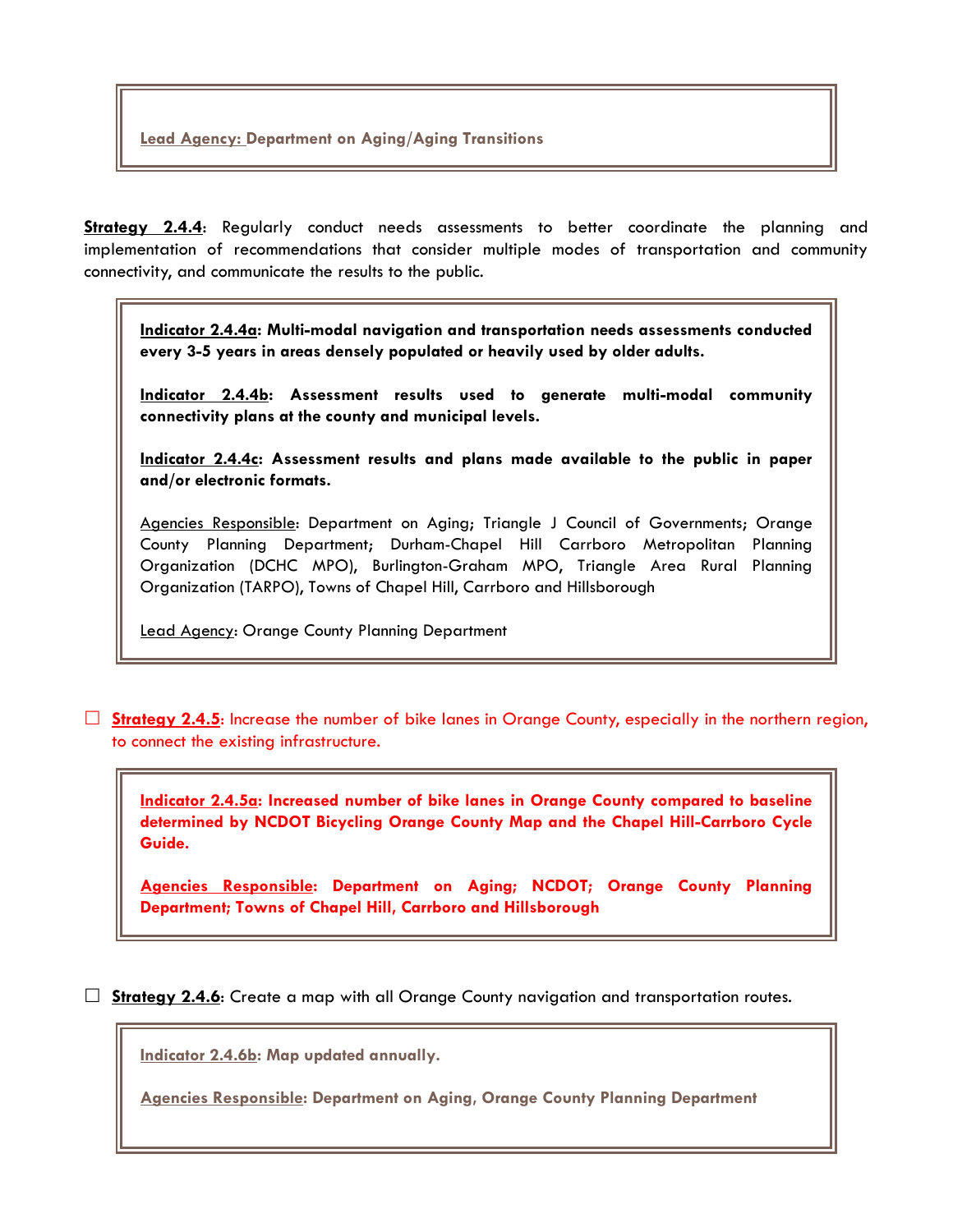**Lead Agency: Orange County Planning Department**

Objective 2.5: Orange County will encourage transportation services that enable community mobility for older adults.

□ **Strategy 2.5.1**: Expand existing volunteer driver programs, such as but not limited to Friend-to-Friend, A Helping Hand, and American Red Cross, that provide door-to-door, door-through-door, escorted, and other transportation to low-income older adults.

**Indicator 2.5.1a: Increased number of volunteers providing transportation services.**

**Indicator 2.5.1b: Increased funding to agencies providing volunteer driver programs.**

**Indicator 2.5.1c: Provision of technical assistance to agencies providing volunteer driver programs.**

Agencies Responsible: Department on Aging, Orange County Planning Department, Department of Social Services, A Helping Hand

Lead Agency: Department on Aging/RSVP/AT

 **Strategy 2.5.2**: Encourage private transportation providers to offer door-to-door, door-through-door, escorted, and other transportation to shopping areas for both urban and rural area residents.

**Indicator 2.5.2a: Meetings held with existing private transportation providers (e.g. taxi services, existing group travel providers) and/or local businesses to determine feasibility of regular group transportation between urban and rural areas, the Senior Centers, and shopping areas.**

**Indicator 2.5.2b: More private transportation companies that provide door-to-door, doorthrough-door, and/or escorted transportation services to both urban and rural area residents.** 

**Agencies Responsible: Department on Aging, Orange County Planning Department**

**Lead Agency: Department on Aging/AT**

**Strategy 2.5.3**: Expand existing public transit schedules to improve weekend transportation options and to connect the Senior Centers with other businesses, especially at midday.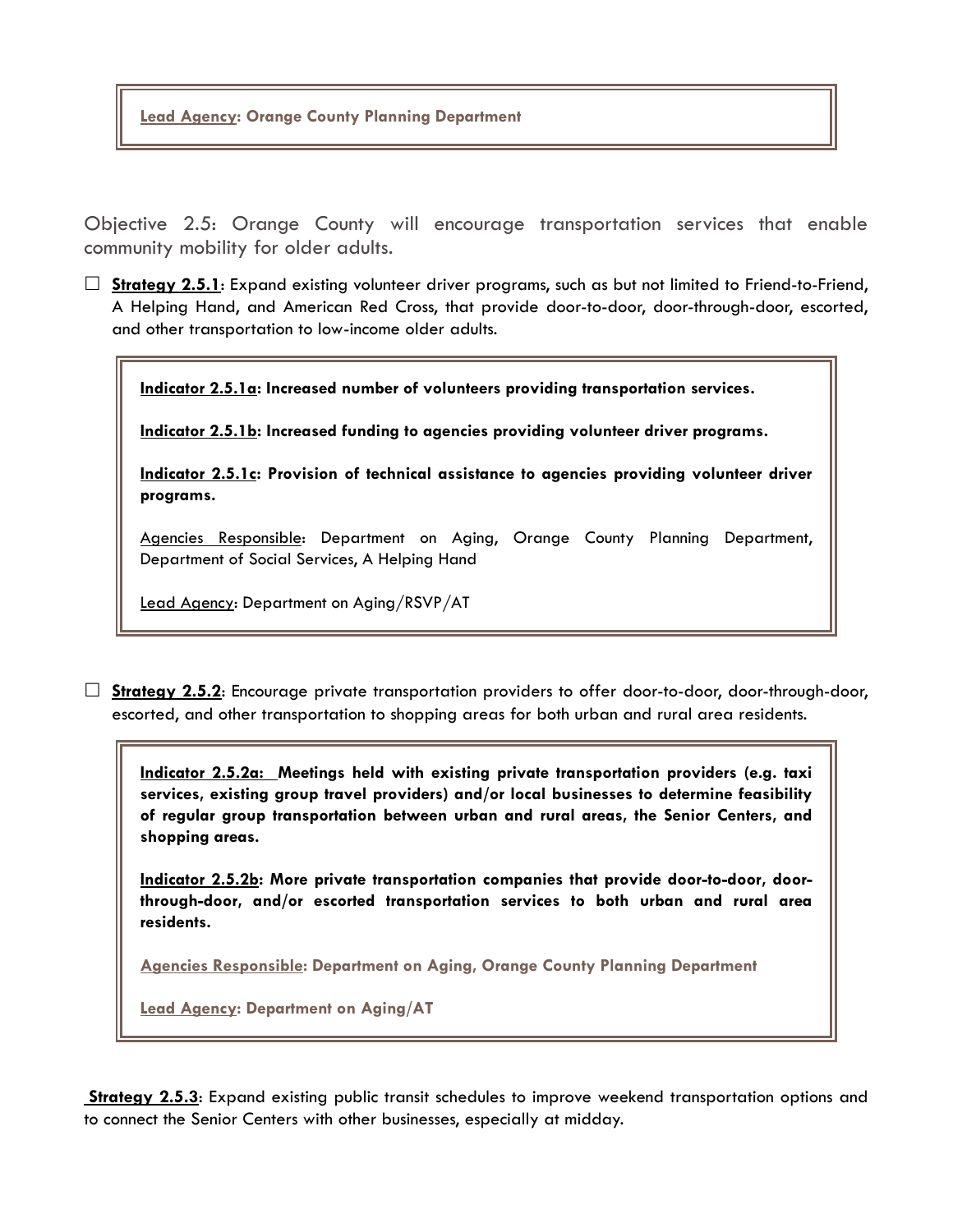**Indicator 2.5.3a: Expanded bus service between the Senior Centers and other businesses, especially at midday.**

**Indicator 2.5.3b: Expanded bus service on weekends.**

Agencies Responsible: Department on Aging, Orange County Planning Department/OPT, Chapel Hill Transit, Triangle Transit

Lead Agency: Orange County Planning Department

□ **Strategy 2.5.4**: Expand existing public transit routes to improve options for travel to other counties.

**Indicator 2.5.4a: A partnership formed between the Triangle J Council of Governments (COG) and local planning organizations that have existing goals and objectives around expanding regional connections and serving older adults and service providers with existing cross-regional routes (e.g. Triangle Transit Authority).** 

**Indicator 2.5.4b: Regional agreements to improve access to out-of-county travel.** 

**Agencies Responsible: Department on Aging, Triangle J Council of Governments, Orange County Planning Department**

**Strategy 2.5.5**: Advocate for a consolidated transportation system within the county

**Indicator 2.5.5a: The merger of Chapel Hill Transit and Orange Public Transportation.**

**Agencies Responsible: Department on Aging, Orange County Planning Department**

Lead Agency: Aging Advisory Board

 **Strategy 2.5.6**: Establish and support senior driving education programs that address the driving task, the driver, and/or the social environment.

**Indicator 2.5.6a: Driving education programs offered at the Senior Centers at least 2 times per year.**

**Agency Responsible: Department on Aging/Senior Centers**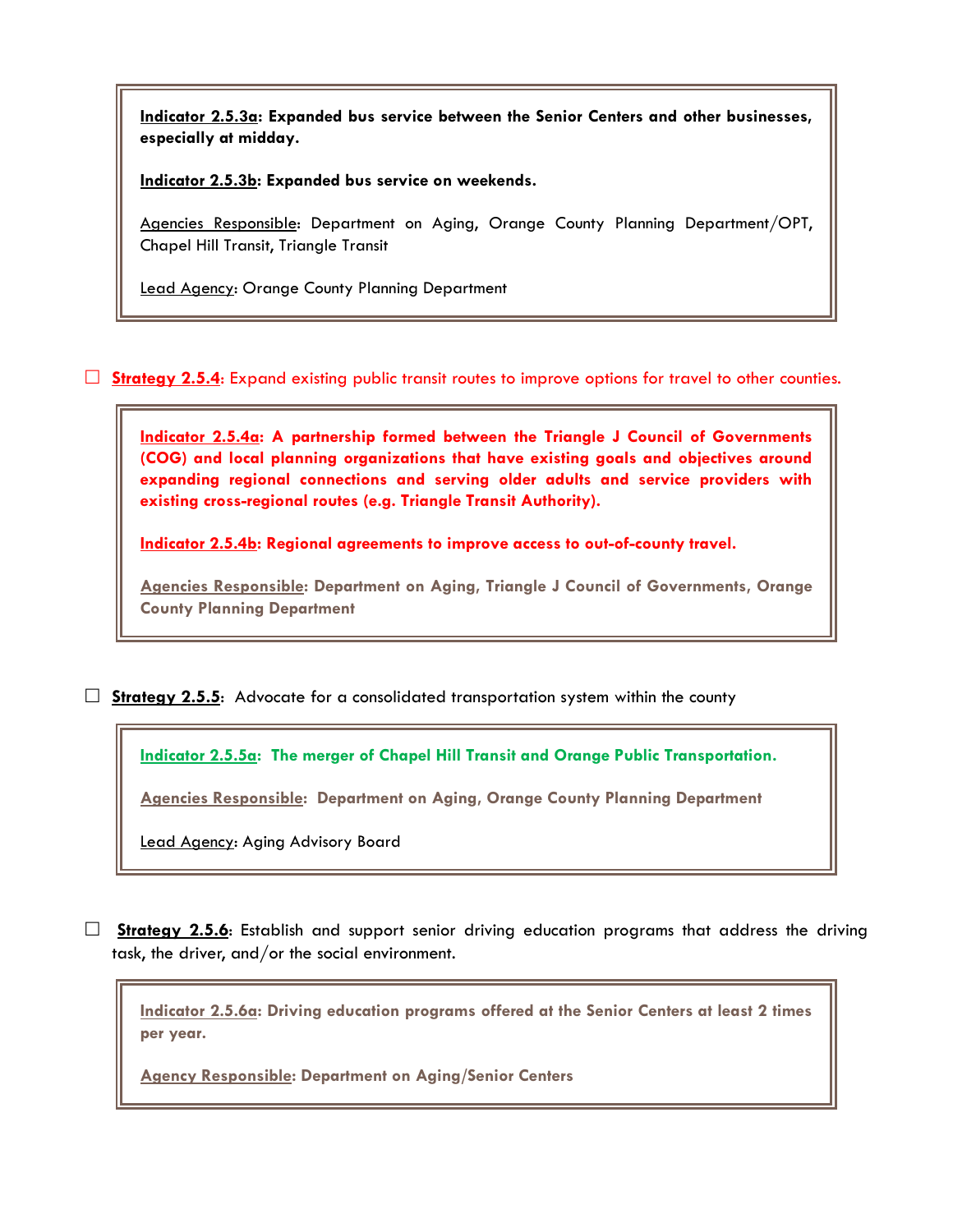Objective 2.6: Protect and increase the provision of meal assistance services in Orange County.

 **Strategy 2.6.1**: Expand home-delivered meal services to more individuals and areas of the county that are in need of this service.

**Indicator 2.6.1a: Technical assistance to local organizations, such as congregations, neighborhoods, and service groups, interested in increasing food assistance options available to older adults.**

**Indicator 2.6.1b: More volunteers recruited and trained to assist with meal preparation and/or meal delivery.**

**Indicator 2.6.1c: Organizations, such as the Department of Social Services and the Sheriff's Office, identify and refer adults in need of meal assistance services to local meal service providers.** 

Agencies Responsible: Department on Aging, in collaboration with existing meal service agencies, such as Chapel Hill/Carrboro Meals on Wheels and Orange Congregations In Mission (OCIM) and other organizations

Lead Agency: Aging Advisory Board

Objective 2.7: Expand in-home and community respite support services that enable Orange County residents to age in place.

 **Strategy 2.7.1**: Encourage faith-based groups to provide respite services to caregivers through programs like Caregiver Day Out, as currently provided at the Seymour Center, to other locations in Orange County.

**Indicator 2.7.1a: Technical assistance offered to faith-based groups to provide respite services to caregivers.**

**Indicator 2.7.1b: More caregivers provided respite services through faith-based groups.**

**Agencies Responsible: Department on Aging, in collaboration with faith-based groups, Triangle J Area Agency on Aging, and other community groups**

**Lead Agency: DoA/Aging Transitions**

□ **Strategy 2.7.2**: Offer Friend-to-Friend program through the senior centers to provide respite to caregivers and companion services to older adults living alone.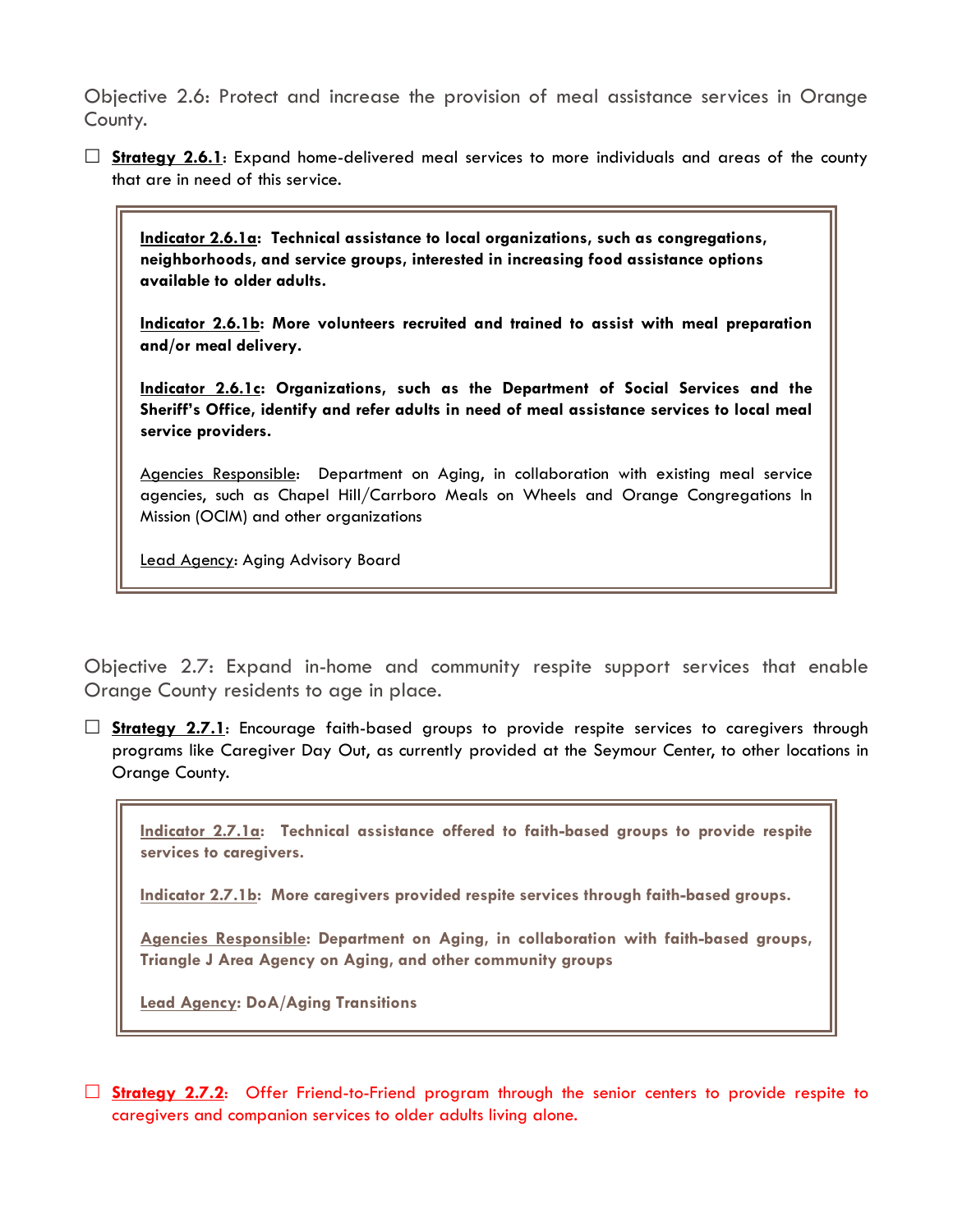**Indicator 2.7.2a: Respite services to older adults and their caregivers provided by the Friend-to-Friend program.** 

**Agency Responsible: Department on Aging**

 **Strategy 2.7.3**: Increase financial resources to expand the efforts of local organizations that provide in-home and adult day care services to low-income older adults.

**Indicator 2.7.3a: Additional funding made available to non-profit organizations, such as A Helping Hand, Carolina Villages Project, Project Compassion, Piedmont Health Senior Care, Soltys Adult Day Care, and Charles House, etc. that provide in-home, respite, and adult day care services.**

**Agencies Responsible: Department on Aging; Towns of Chapel Hill, Carrboro, Hillsborough; Board of County Commissioners** 

 **Strategy 2.7.4**: Explore the use of Home & Community Care Block Grant (HCCBG) funding toward Consumer Directed Care initiatives, allowing older adults to choose their own caretakers or service providers and pay them for their services.

**Indicator 2.7.4a: Report completed outlining possible uses of HCCBG funding.**

**Indicator 2.7.4b: Articles published in Senior Times and local newspapers on the Consumer Directed Care initiative.**

**Agencies Responsible: Department on Aging, Department of Social Services, Triangle J Area Agency on Aging**

□ **Strategy 2.7.5**: Collaborate with the Carolina Villages Project to promote the creation of villages in Orange County, in which neighborhood networks assist with aging in place, through education, information sharing, volunteerism, and technical support.

**Indicator 2.7.5a: Increased number of villages in Orange County.**

**Agencies Responsible: Department on Aging, Carolina Villages** 

**Lead Agency:** Aging Advisory Board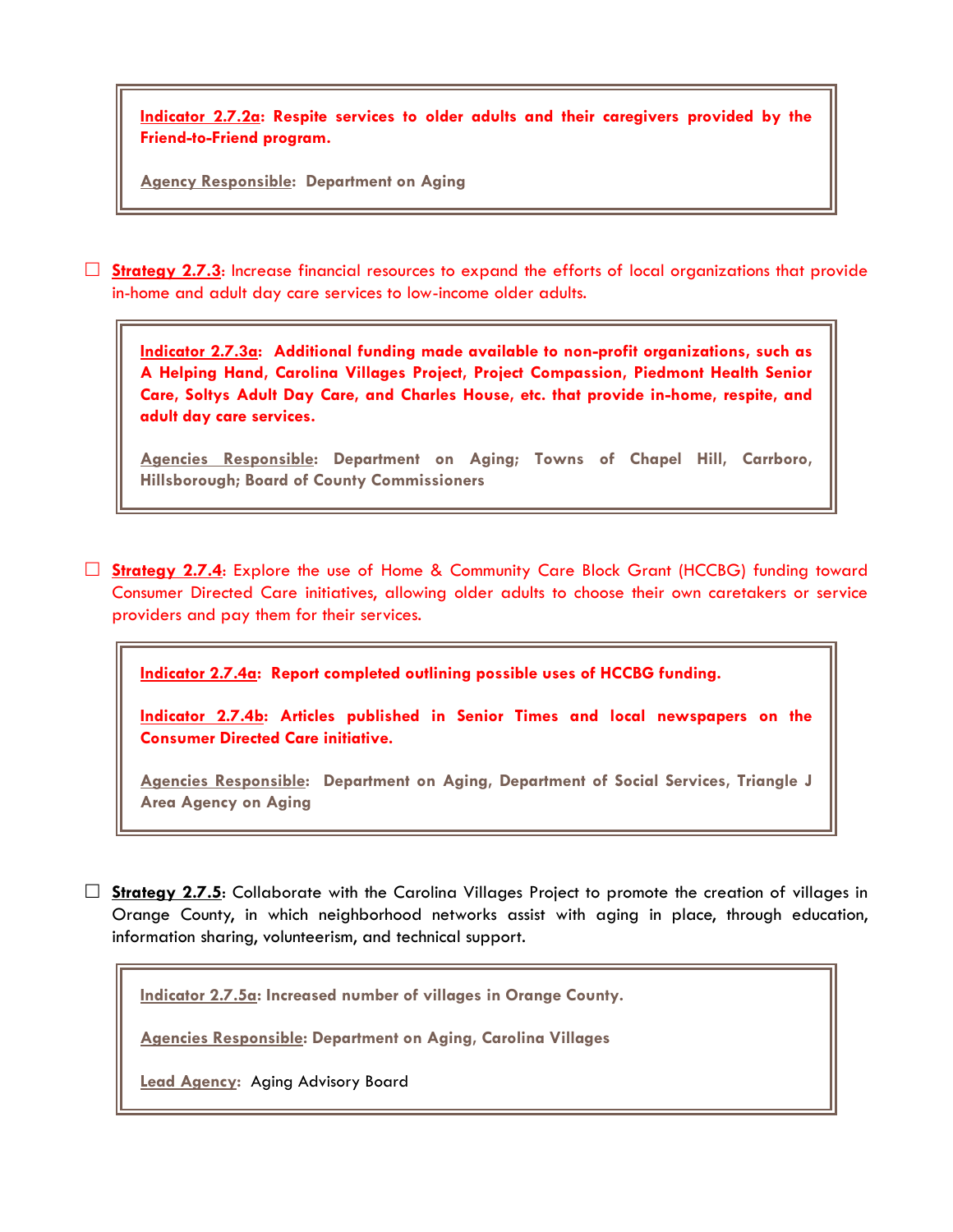Objective 2.8: Ensure that more older adults in Orange County are able to maintain, modify, and afford their homes.

 **Strategy 2.8.1**: Explore the feasibility of raising the income qualification limit again under the Homestead Tax Exemption program.

**Indicator 2.8.1a: Initiative added to the Board of County Commissioners and Senior Tar Heel Legislature's legislative agenda to raise the lax limit of the Homestead Tax Exemption program.**

**Agencies Responsible: Board of County Commissioners, Orange County Senior Tar Heel Legislature Delegates**

Lead Agency: Aging Advisory Board

 **Strategy 2.8.2**: Educate older adults about where they can obtain low-cost assistance with home modifications.

**Indicator 2.8.2a: Home modification assistance information included in community resource guides and part of information fairs.**

**Agencies Responsible: Department on Aging, in collaboration with Orange County Housing, Human Rights and Community Development Department and Vocational Rehabilitation Center for Independent Living**

**Lead Agency: DoA/Aging Transitions**

## **Goal 3: Empower older adults to enjoy optimal health status and to have a healthy lifestyle.**

Objective 3.1: Promote wellbeing and the prevention and maintenance of chronic disease for all older adults in Orange County through increased access to evidence-based programs.

 **Strategy 3.1.1**: Use geo-mapping strategies to understand where older adults are concentrated in the county and encourage organizations, like congregations and township community centers, to host wellness and exercise classes.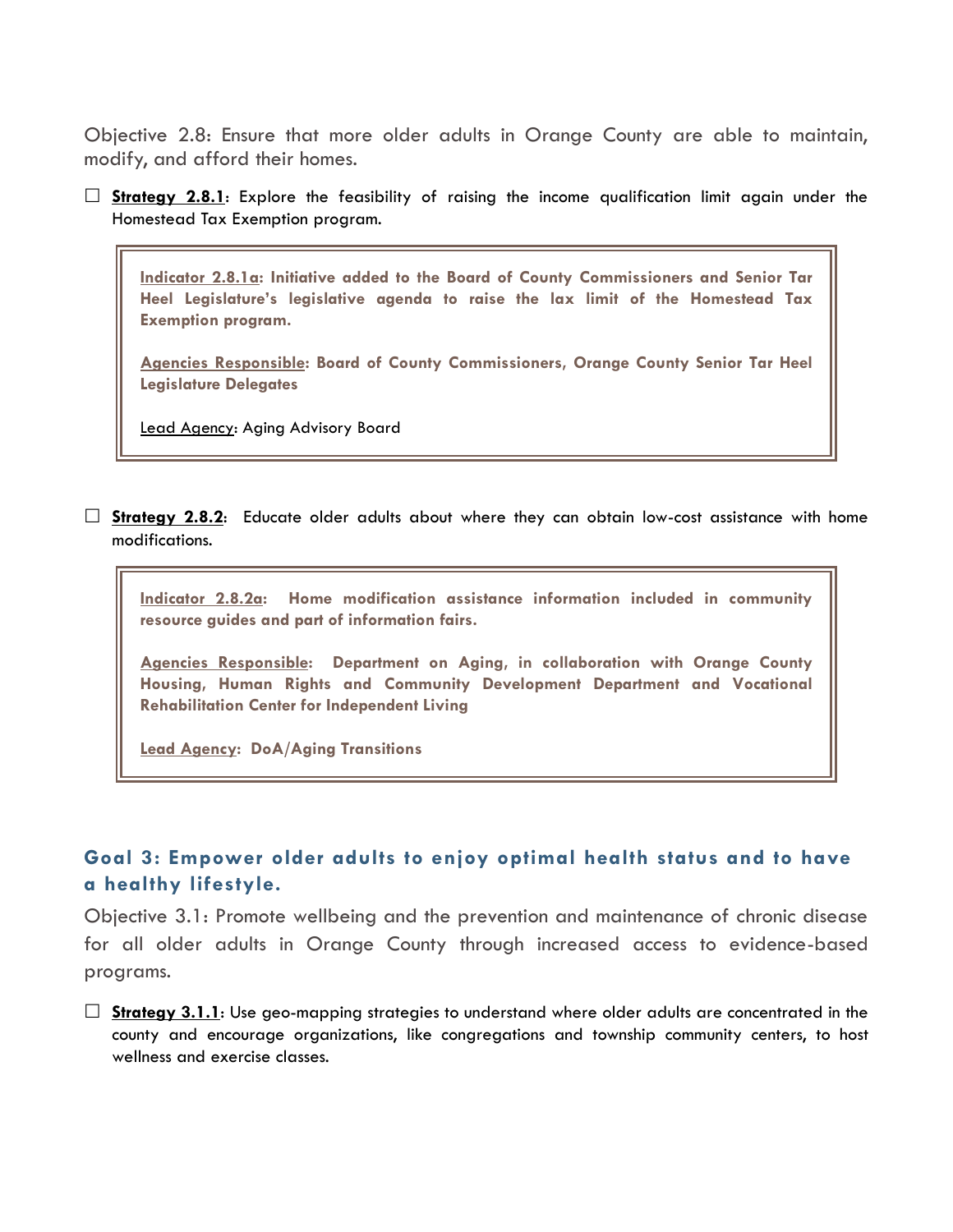**Indicator 3.1.1a: Development and dissemination of GIS map displaying current population density of older adults in Orange County to faith-based communities and other county departments.**

**Indicator 3.1.1b: GIS map put on UNC Center for Aging and Health's and UNC Institute on Aging's websites for wide distribution.**

**Indicator 3.1.1c: More wellness and exercise classes offered to older adults in community locations, such as congregations and township community centers.**

**Agencies Responsible: Department on Aging, in collaboration with Orange County Parks and Recreation Department, town recreation departments, local congregations, UNC Center for Aging and Health, and the UNC Institute on Aging, CRC**

**Lead Agency: Department on Aging/RSVP**

**Strategy 3.1.2**: Train volunteers to offer evidence-based wellness programs, like A Matter of Balance and Living Healthy, at the Senior Centers, senior housing locations, and congregations, etc.

**Indicator 3.1.2a: Two trainings per year at Orange County Senior Centers to train volunteers in how to lead evidenced-based exercise programs for older adults.**

**Indicator 3.1.2b: Ads and articles publicizing exercise program leader trainings sent to faith-based organizations, senior living environments, Senior Centers, and published in the Senior Times.**

**Indicator 3.1.2c: Fifty trained volunteers by 2017 providing more evidence-based wellness programs to older adults in Orange County.**

**Agencies Responsible: Department on Aging, in collaboration with Triangle J Area Agency on Aging and local congregations**

**Lead Agency: DoA/Wellness**

 **Strategy 3.1.3**: Develop a health marketing campaign to encourage Orange County citizens aged 50 and above to exercise for wellness and disease prevention and maintenance.

**Indicator 3.1.3a: Identification of faculty and students at UNC School of Public Health to help create, implement, and evaluate the health marketing campaign.**

**Indicator 3.1.3b: Focus groups held with older adults of different ages, races, genders, and socioeconomic status to discover motivations and barriers to exercise.**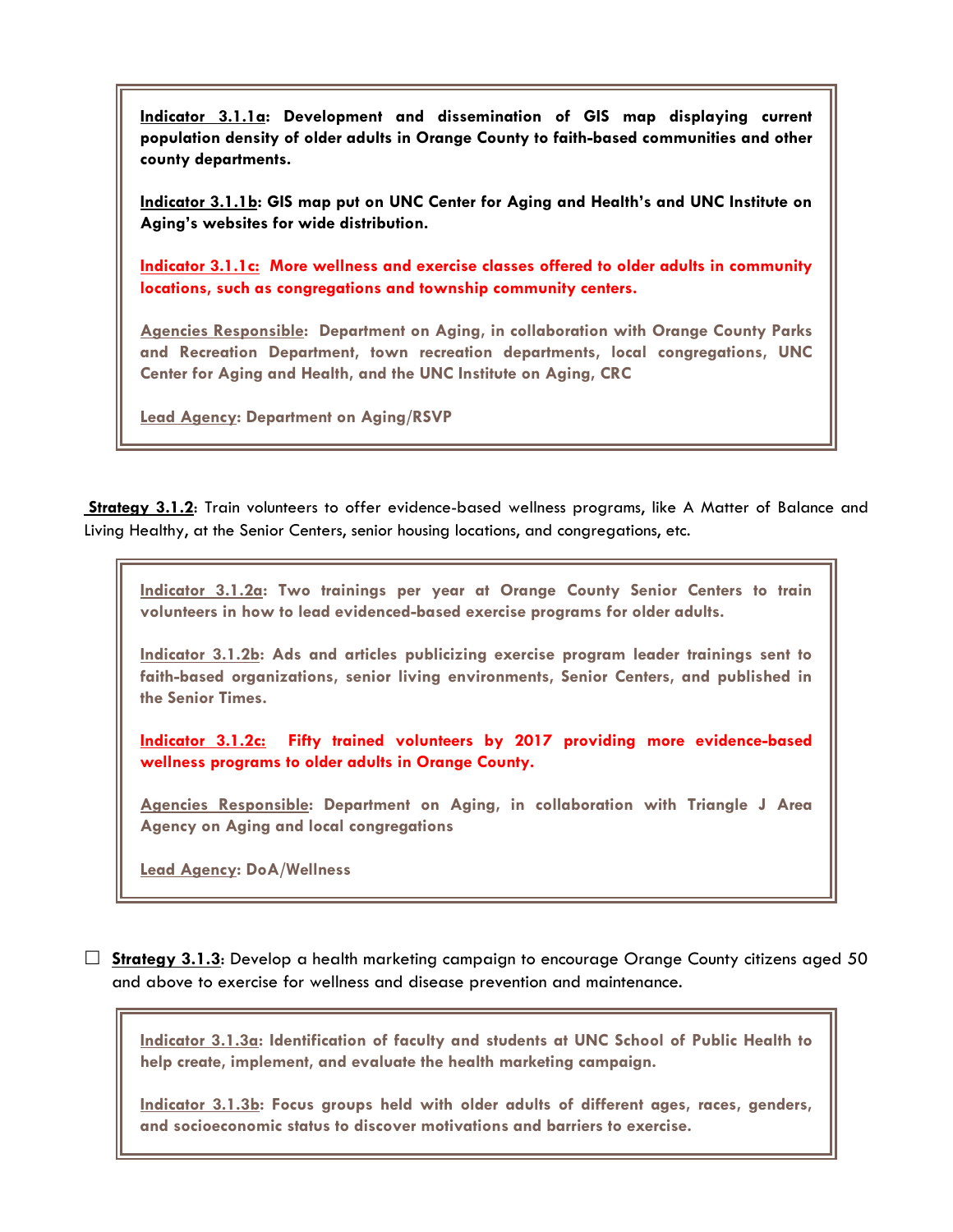**Indicator 3.1.3c: Development of marketing campaign materials, articles, television, or radio ads.**

**Agencies Responsible: Department on Aging, in collaboration with UNC School of Public Health and Orange County Health Department.** 

**Lead Agency: DoA Wellness**

Objective 3.2: Ensure that older adults and their families can access appropriate care for their health needs.

 **Strategy 3.2.1**: Collaborate with Chatham-Orange Community Resource Connections (CRC) member organizations to promote the model of primary medical homes and the inclusion of case managers/social workers on the team at public and private primary care practices to provide patient education and service coordination.

**Indicator 3.2.1a: Information provided to older adults about benefits of choosing a primary medical home and a list of primary medical homes that serve older adults on Medicare and Medicaid in Orange County.**

**Indicator 3.2.1b: More older adults referred to the PACE (Program of All-Inclusive Care for the Elderly) program.**

**Agencies Responsible: Chatham-Orange Community Resource Connections (CRC) member organizations, including the Department on Aging, Department of Social Services, AccessCare of Central Carolina, Piedmont Health** 

**Lead Agency: Chatham-Orange Community Resource Connections (CRC) member organizations**

 **Strategy 3.2.2**: Collaborate with the Chatham-Orange Community Resource Connection (CRC) to promote and expand hospital transition programs that involve nurse follow-up on patients after discharge and linkages with community resources.

**Indicator 3.2.2a: Decline in local hospital readmission rates.**

**Agencies Responsible: Chatham-Orange Community Resource Connections (CRC) member organizations, including the Department on Aging, UNC Hospitals, and Carol Woods Retirement Community**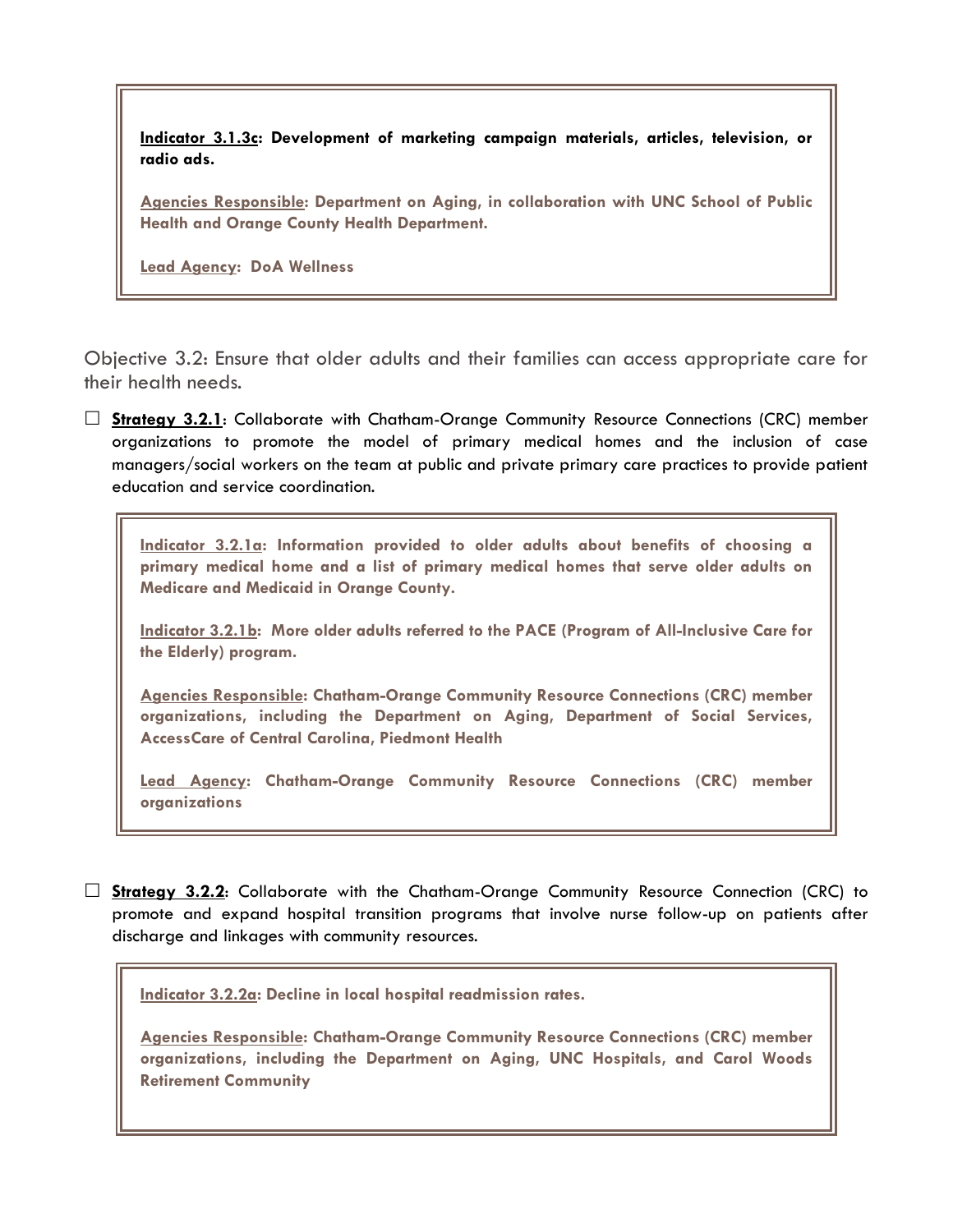**Lead Agency: CRC member organizations**

 **Strategy 3.2.3**: Collaborate with the Chatham-Orange Community Resource Connections (CRC) to advocate for privately owned pharmacies to offer more walk-in clinic services.

**Indicator 3.2.3a: More privately owned pharmacies offer walk-in services within Orange County.**

**Agencies Responsible: Chatham-Orange Community Resource Connections (CRC) member organizations, including the Department on Aging** 

Objective 3.3: Improve quality of and access to mental health and substance abuse services for older adults and their families.

**Strategy 3.3.1**: Educate older adults on the importance of identifying mental health and substance abuse issues such as 1) misuse and abuse of prescription drugs, 2) depression and anxiety, 3) alcohol use and addictions, 4) drug use and abuse, and 5) dementia.

**Indicator 3.3.1a: Articles in Senior Times published regarding the importance of identifying mental health and substance abuse issues.**

**Indicator 3.3.1b: Posters placed in Orange County Senior Centers and other community locations on the importance of identifying mental health and substance abuse issues and how to access services.**

**Indicator 3.3.1.c: Use of Cardinal Innovcation's county funds to help finance mental health care for older adults on Medicare.**

**Agencies Responsible: Department on Aging, Cardinal Innovations – OPC Operations Center**

**Lead Agency: Department on Aging/Aging Transitions and Wellness**

 **Strategy 3.3.2**: Advocate for making dementia and depression screening a regular procedure at primary care visits for older adults.

**Indicator 3.3.2a: Healthy IDEAS materials sent to primary care practices that are known to serve older adults.**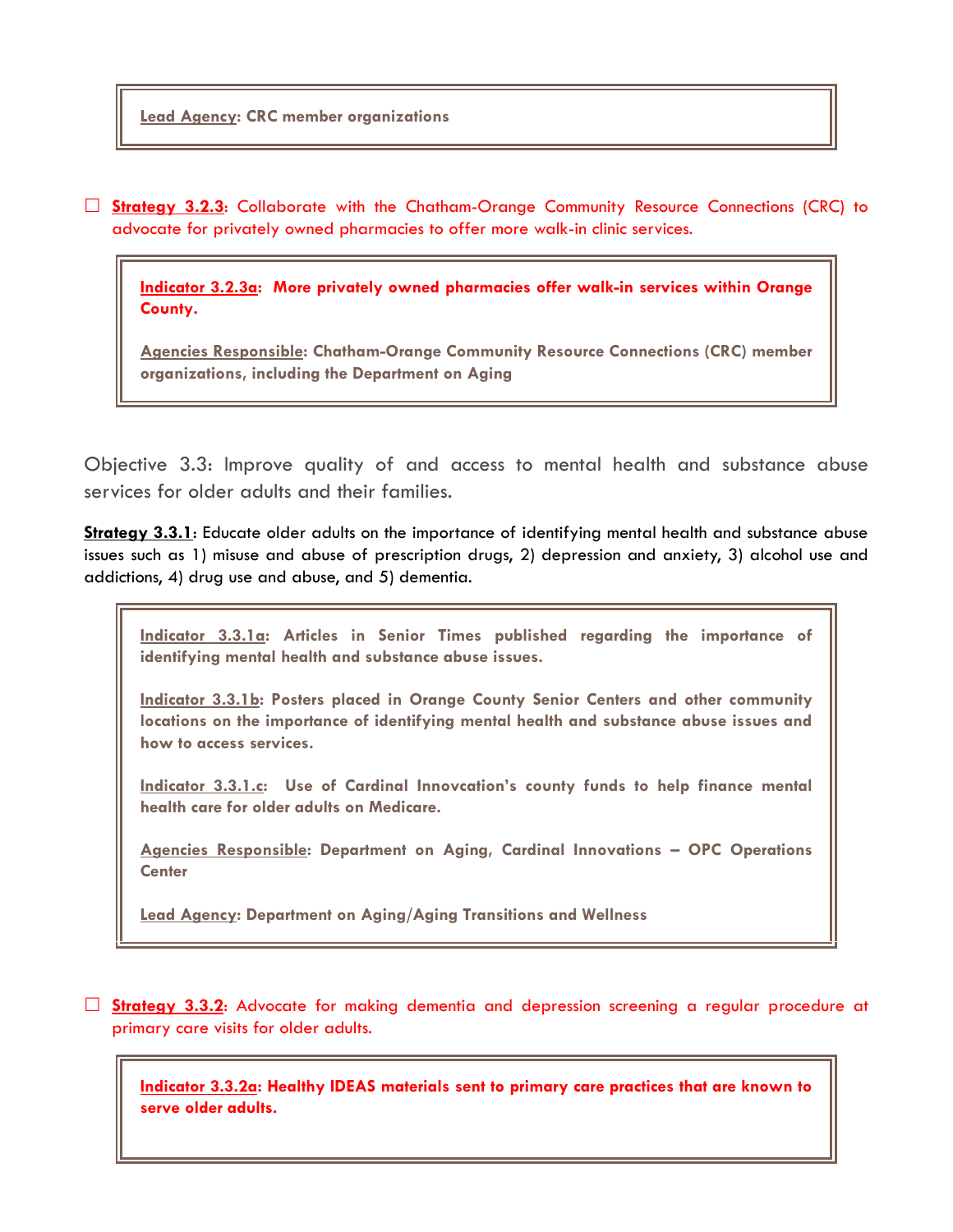**Agency Responsible: Department on Aging/Wellness**

 **Strategy 3.3.4**: Advocate for the identification of mental health needs of long-term care residents and encourage appropriate treatment for those with mental health diagnoses by 1) building connections with mental health providers and 2) advocating for long-term care facilities to provide enhanced dementia care and interventions for mental health concerns.

**Indicator 3.3.4a: Long-Term Care Round Table meeting with long-term care facilities held to explore enhanced dementia care and interventions for mental health concerns.**

**Indicator 3.3.4b: Information fair of mental health providers in Orange County attended by directors or administrators of long-term care facilities.**

**Agencies Responsible: Department on Aging, in collaboration with Aging Advisory Board, Triangle J Area Agency on Aging and Cardinal Innovations**

**Lead Agency: Cardinal Innovations - OPC Community Operations Center/Department on Aging**

## **Goal 4: Promote the safety and rights of older and vulnerable adults and prevent their abuse, neglect, and exploitation.**

Objective 4.1: Collaborate with Emergency Management Services (EMS) to improve services for older residents of Orange County.

 **Strategy 4.1.1**: Collaborate with Orange County EMS to provide multi-media information and trainings on falls prevention to fall victims, their families, and relevant organizations.

**Indicator 4.1.1a: Trainings provided to older adults, caretakers, and organizations on how to manage and prevent fall events.**

**Indicator 4.1.1b: DVD training on older adult fall management and prevention created that can be disseminated to organizations and citizens.**

**Indicator 4.1.1c: Information materials and pamphlets on fall prevention and management provided to older adults who fall in their own homes.**

**Agencies Responsible: Department on Aging, Emergency Management Services (EMS), UNC Division of Geriatric Medicine, UNC Center for Aging and Health**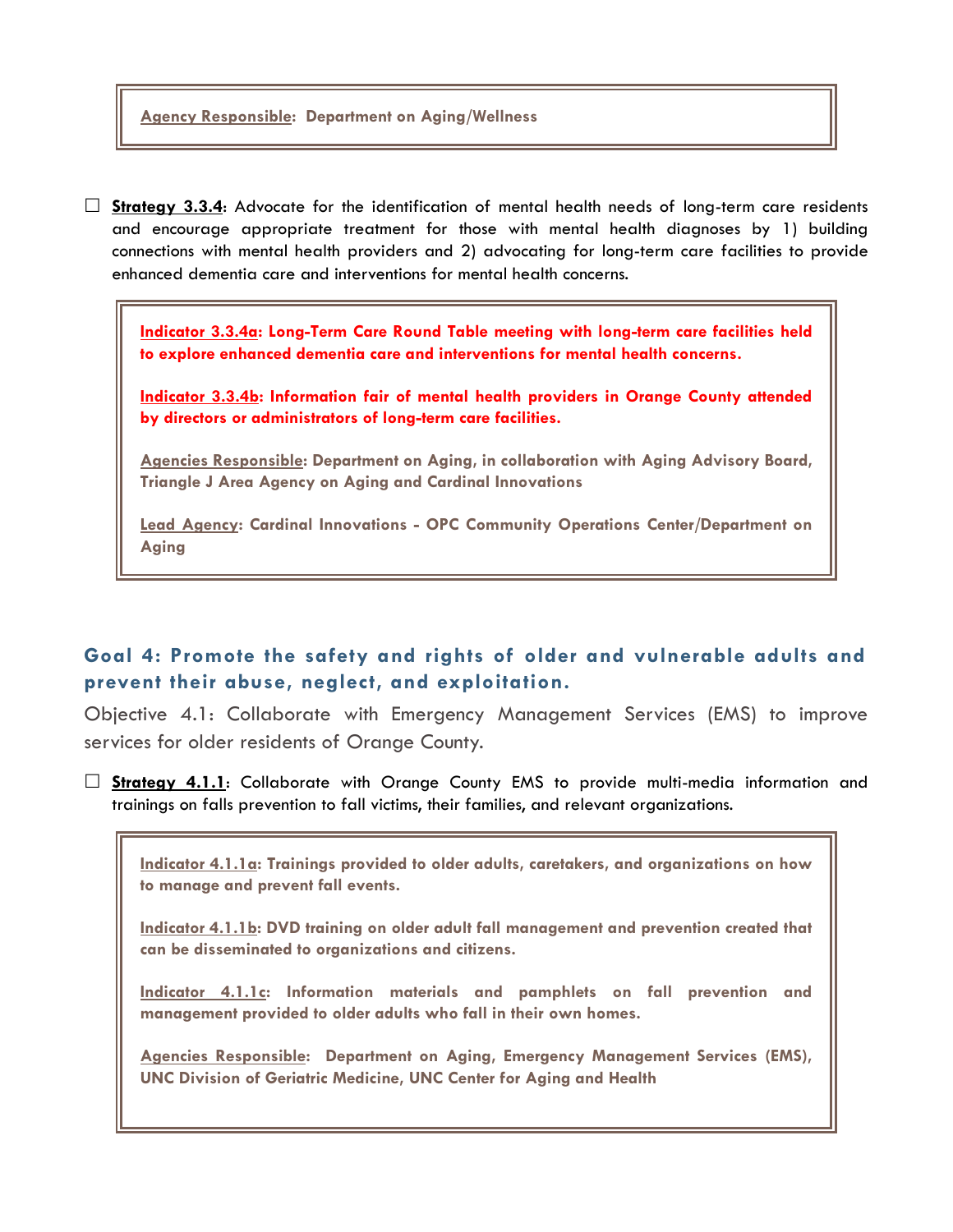#### **Lead Agency: Department on Aging/Wellness and OT**

 **Strategy 4.1.2**: Partner with Orange County EMS, managers of long-term care facilities, older adults, and their caretakers to prevent reliance on EMS ambulance services for emerging medical problems, such as falls-related events.

**Indicator 4.1.2a: Meeting between EMS and long-term care administrators to determine which medical events in long-term care facilities could be dealt with appropriately in ways besides full ambulance services and to determine which long-term care facility procedures could be altered to appropriately care for residents without reliance on full ambulance services.**

**Indicator 4.1.2b: Development of protocols for EMS workers responding to calls related to older adults.**

**Agencies Responsible: Department on Aging, Emergency Management Services (EMS), long-term care facility administrators, UNC Division of Geriatric Medicine, and UNC Center for Aging and Health, Sheriff's Office**

**Lead Agency: Emergency Management Services with assistance from Department on Aging**

 **Strategy 4.1.3**: Partner with EMS and DSS to make sure that frail older adults are in safe places during weather and environmental emergencies.

**Indicator 4.1.3b: Provision of informational resource to Orange County residents on caring for older adults during weather emergencies.** 

**Indicator 4.1.3c: More older adults referred to the Department on Social Services Special Needs Registry for help in weather emergencies and disasters.**

**Indicator 4.1.4d: Portable generators located at the Senior Centers.**

**Agencies Responsible: Department on Aging, Emergency Management Services (EMS), Department of Social Services, Asset Management, Sheriff's Department**

**Lead Agency: CRC member agencies, DSS, EMS**

Objective 4.2: Improve the quality of programs and services provided to residents of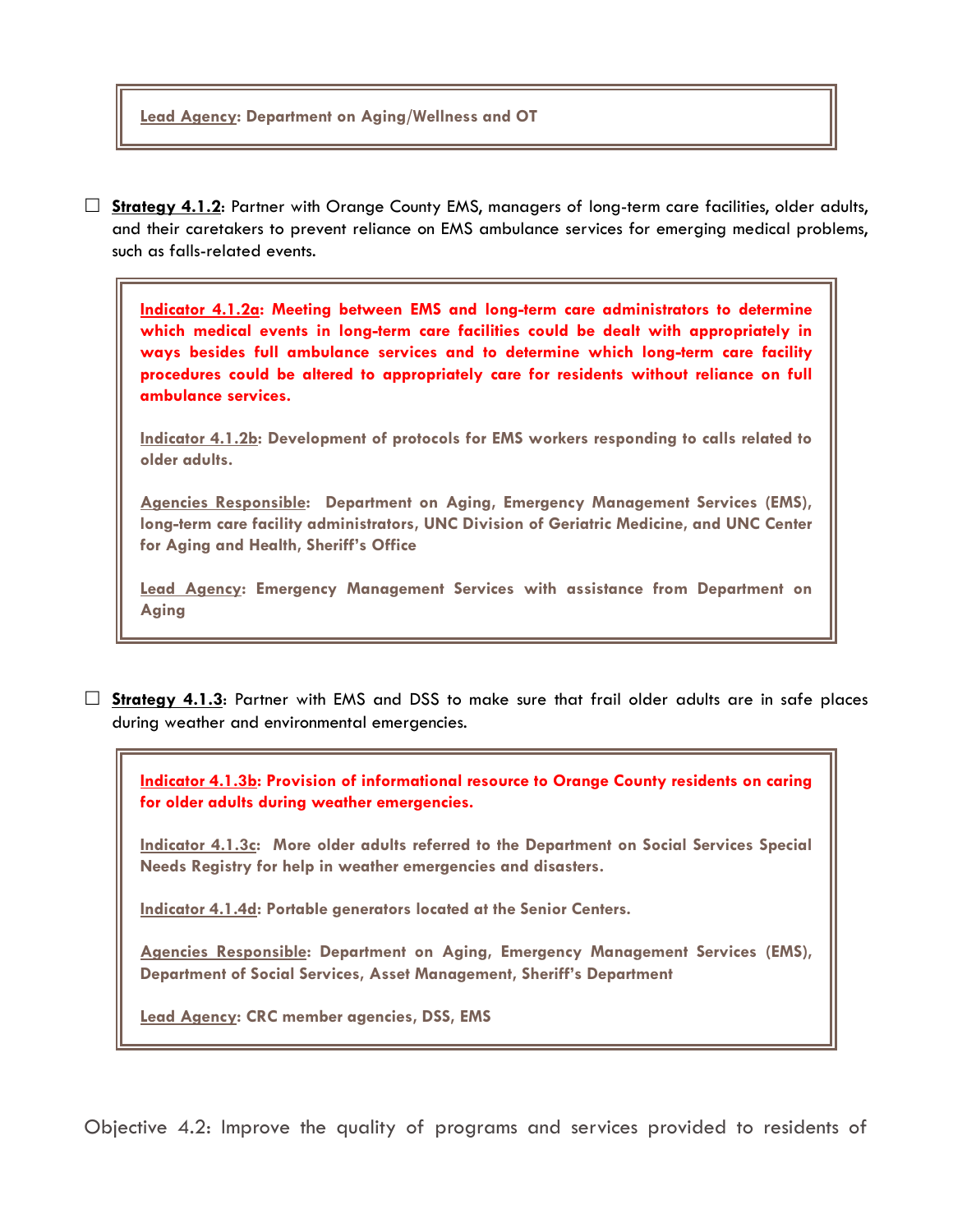long-term care facilities, nursing homes, assisted living facilities, and family care homes in Orange County.

 **Strategy 4.2.1**: Activate the Department on Aging's Long-term Care Round Table to develop a partnership among the leaders of Orange County long-term care facilities and the regional longterm care Ombudsman to implement a model of person-centered care within long-term care facilities.

**Indicator 4.2.1a: Long-term Care Round Table sponsored meeting with long-term care facility administrators, staff, and advocates focused on person-centered care.**

**Indicator 4.2.1b: A model of patient-centered care adopted and promoted by Long-term Care Round Table members.**

**Indicator 4.2.1c: Evidenced-based and enriching activities that meet individual needs and provide a purpose in life and cognitive stimulation implemented in Orange County longterm care facilities.**

**Indicator 4.2.1d: Meals within long-term care facilities include more fresh foods and vegetables and are provided in a home-like manner.**

**Indicator 4.2.1e: On-site continuing education and exercise classes provided at long-term care facilities.**

**Indicator 4.2.1f: Expansion of the OCDOA Friend-to-Friend program to include long-term care residents who have no family members nearby.**

**Agencies Responsible: Department on Aging, in collaboration with the Triangle J Area Agency on Aging and Long-Term Round Table**

**Lead Agency: Triangle J Area Agency on** Aging with help from the Aging Advisory Board

**Strategy 4.2.2:** Support the provision of palliative and end of life care for residents living in longterm care facilities, their families, and staff, including a formalized program for bereavement.

**Indicator 4.2.2a: Long-term Care Round Table meeting held to discuss the development and implementation of palliative care and end of life care programs in long-term care facilities.**

**Agencies Responsible: Department on Aging, Triangle J Area Agency on Aging and Project Compassion**

Lead Agency: Triangle J Area Agency on Aging/with help from the Aging Advisory Board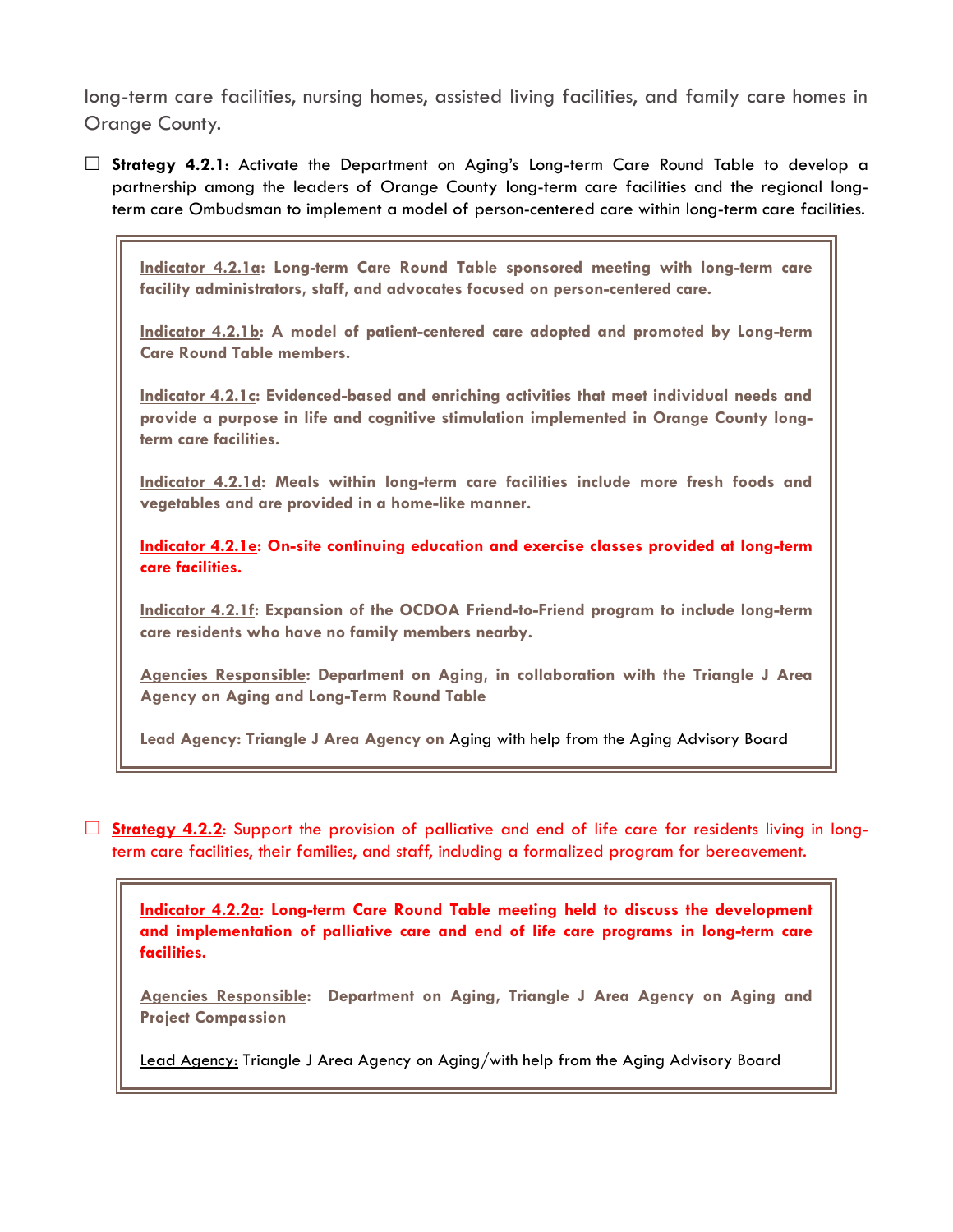Objective 4.3: Increase older adults' ability to protect themselves from exploitation, abuse, and neglect.

**Strategy 4.3.2**: Help older adults access needed social service programs.

**Indicator 4.3.2a: Food stamp, energy assistance, and Medicaid applications explained and processed at the Senior Centers and other places frequented by low-income older adults.**

**Indicator 4.3.2b: Information about how to report abuse and neglect of an older person distributed by the Orange County Department on Aging, Orange County Department of Social Services, and other local agencies.**

**Lead Agencies: Department on Aging and Department of Social Services**

## **Goal 5: Empower older adults to engage in the community through volunteerism, lifelong learning, and civic activities.**

Objective 5.1: Promote lifelong learning of older adults through increased access to continuing education classes and programs throughout the community.

□ **Strategy 5.1.1**: Advertise lectures, continuing education classes, and resources offered at the Senior Centers, libraries, and other community locations.

**Indicator 5.1.1a: Ads and articles for upcoming continuing education classes published in Senior Times.**

**Indicator 5.1.1b: Articles on continuing education classes and resources published in local newspapers such as Raleigh News & Observer, Chapel Hill News, The Herald Sun, Burlington Times and Mebane Enterprises.**

**Agency Responsible: Department on Aging/Senior Centers**

 **Strategy 5.1.2**: Develop relationships with faith-based community in hopes of coordinating education at their sites.

**Indicator 5.1.2a: Meeting with local coalitions of faith-based organizations held to discuss the unique opportunities of faith based organizations to promote older adult lifelong learning.**

**Agencies Responsible: Department on Aging, in collaboration with faith-based community.**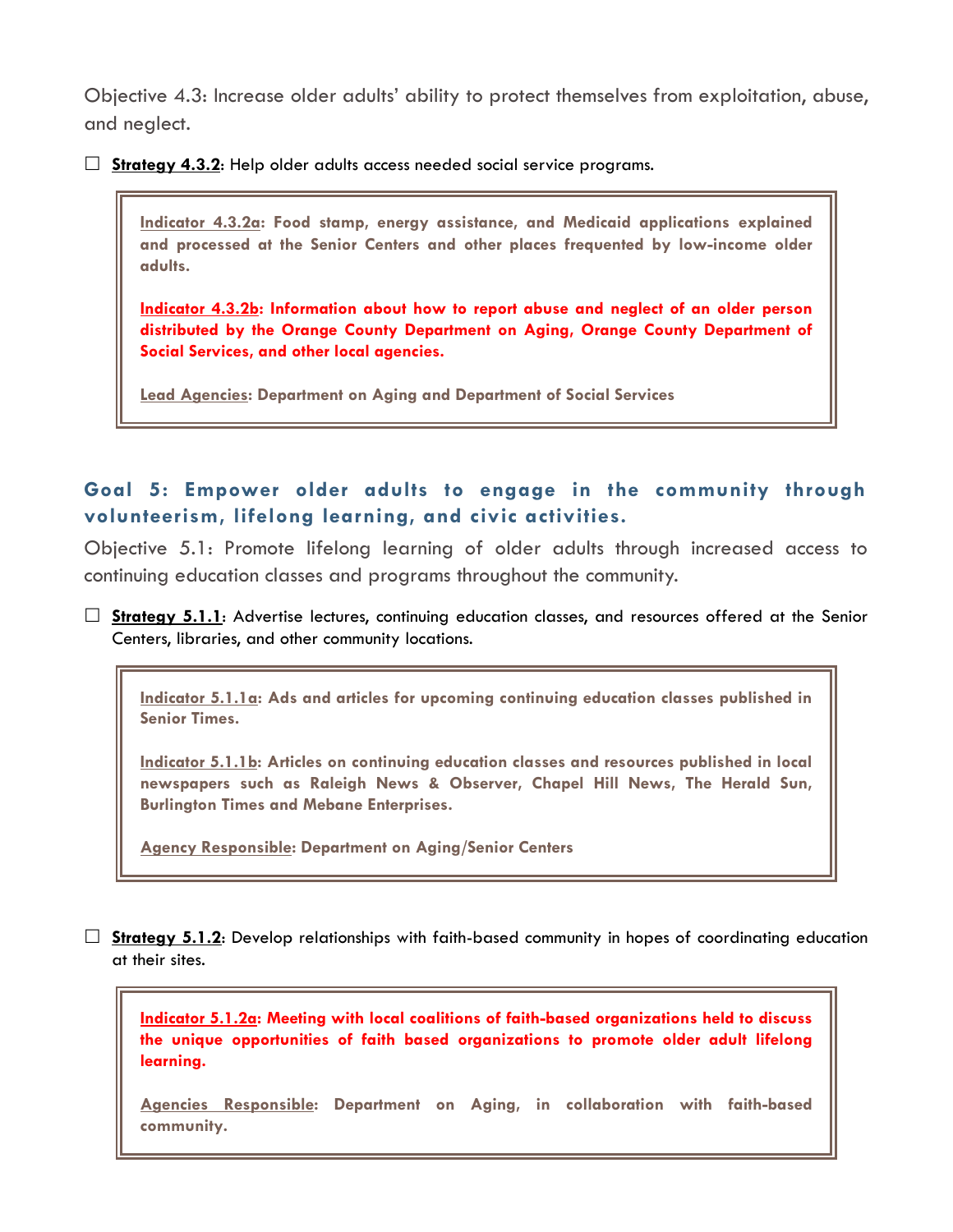**Lead Agency: DoA/ Wellness/Senior Centers**

Objective 5.2: Encourage the participation of older adults and their advocates in housing and transportation planning efforts in Orange County.

□ **Strategy 5.2.1**: Sponsor forums to discuss the types of housing and transportation services that older adults want and need and promote attendance at public meetings.

**Indicator 5.2.1a: Forums on housing and transportation needs sponsored bi-annually.** 

**Agencies Responsible: Department on Aging; Orange County Housing, Human Rights and Community Development Department; Orange County Planning Department; Towns of Chapel Hill, Carrboro, and Hillsborough**

Lead Agency: Department on Aging

**Strategy 5.2.2:** Maintain volunteer recruitment services through the RSVP program.

**Indicator 5.2.2a: Volunteer services through RSVP prioritized based on unmet needs and focus areas as identified by federal RSVP sponsor.**

**Indicator 5.2.2b: No decline in number of RSVP volunteers engaged.**

**Agency Responsible: Department on Aging/RSVP**

### **Goal 6: Prepare Orange County for an aging population.**

Objective 6.1: Promote aging preparedness so that the Orange County community and its residents may be better able to transition to senior living.

Objective 6.2: Develop advocacy efforts for local, state, and federal programs, which will support older adults.

□ Strategy 6.2.2: Support Complete Streets policies at the state, county, and local levels that address the needs of older adults.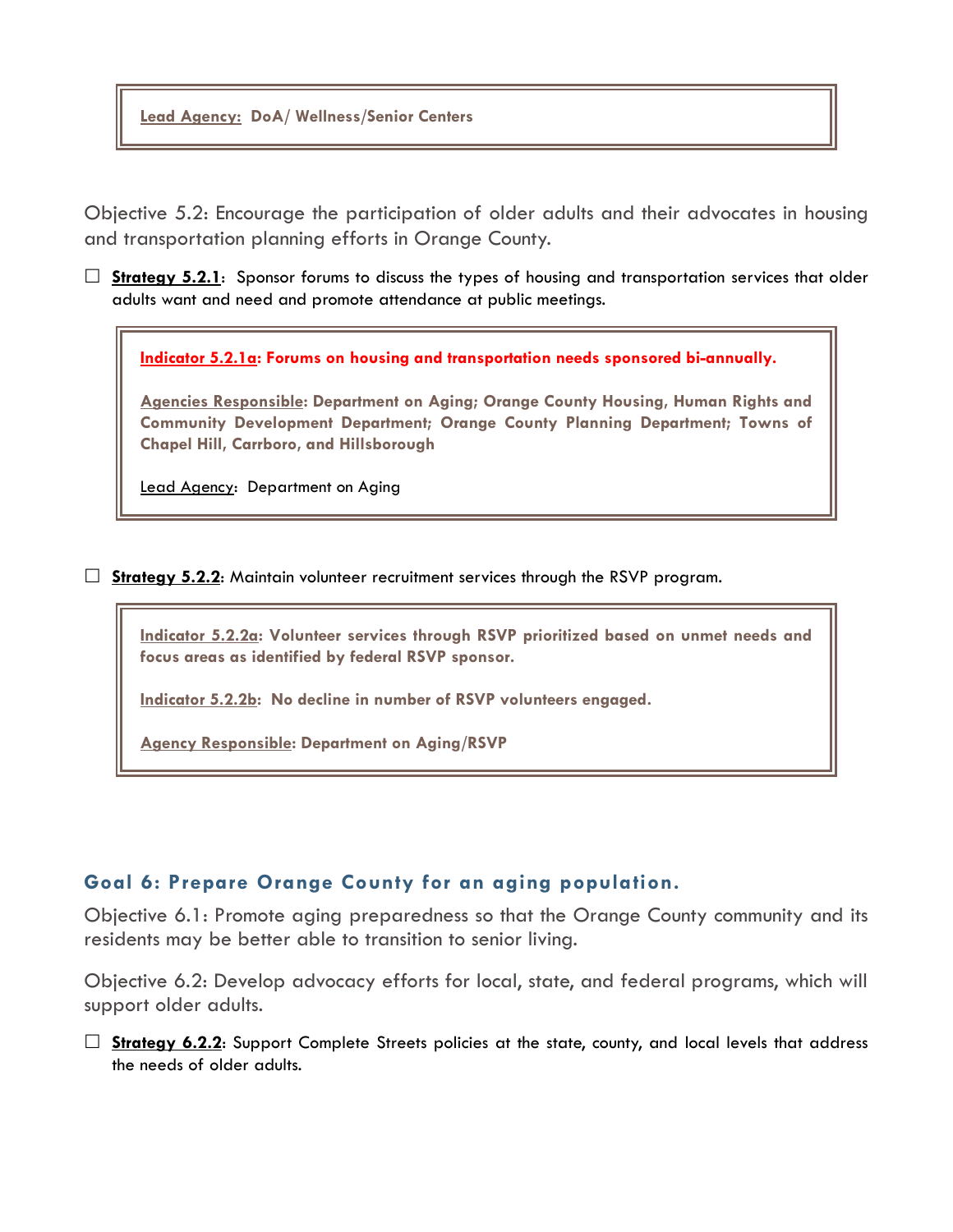**Indicator 6.2.2a: Meeting with towns that have existing Complete Streets policies to ensure they are accounting for the needs of older adults and to determine how to support the creation of polices in other towns and at the state level.** 

**Agencies Responsible: Department on Aging; Orange County Planning Department; Towns of Chapel Hill, Carrboro and Hillsborough; NCDOT** Lead Agency: Aging Advisory Board

 **Strategy 6.2.3**: Support increasing the number of handicapped parking spaces required in public developments.

**Indicator 6.2.3a: Advocacy for legislation that would increase the number of handicapped parking spaces in public developments.**

**Agencies Responsible: Board of County Commissioners, Orange County Senior Tar Heel Legislature Delegates**

Lead Agency: Aging Advisory Board

Objective 6.3: Maintain existing and seek new revenues for services and programs that serve the aging needs of Orange County.

**Strategy 6.3.1**: Seek available funding for navigation and transportation services and housing initiatives.

**Indicator 6.3.1a: New funding applications for Section 5310, Section 5317, Section 5316 funds or other federal programs or changes to those programs as a result of new federal legislation.** 

**Indicator 6.3.1b: Funding sustained for pilot projects, such as the Hillsborough Circulator and EZ Rider Senior Shuttle.** 

**Indicator 6.3.1c: Meetings held between transportation providers and planning departments to determine feasibility of innovative revenue mechanisms, such as but not limited to allocating funds from the developing Orange County half cent transportation tax to older adult services and modifying rider fees for public transportation services.** 

**Indicator 6.3.1d: Increases secured in housing subsidies, such as but not limited to rental assistance, tax credits, local home ownership assistance.**

**Agencies Responsible: Department on Aging; Orange County Planning Department; Orange County Housing, Human Rights and Community Development Department; Chapel Hill Transit; Triangle Transit**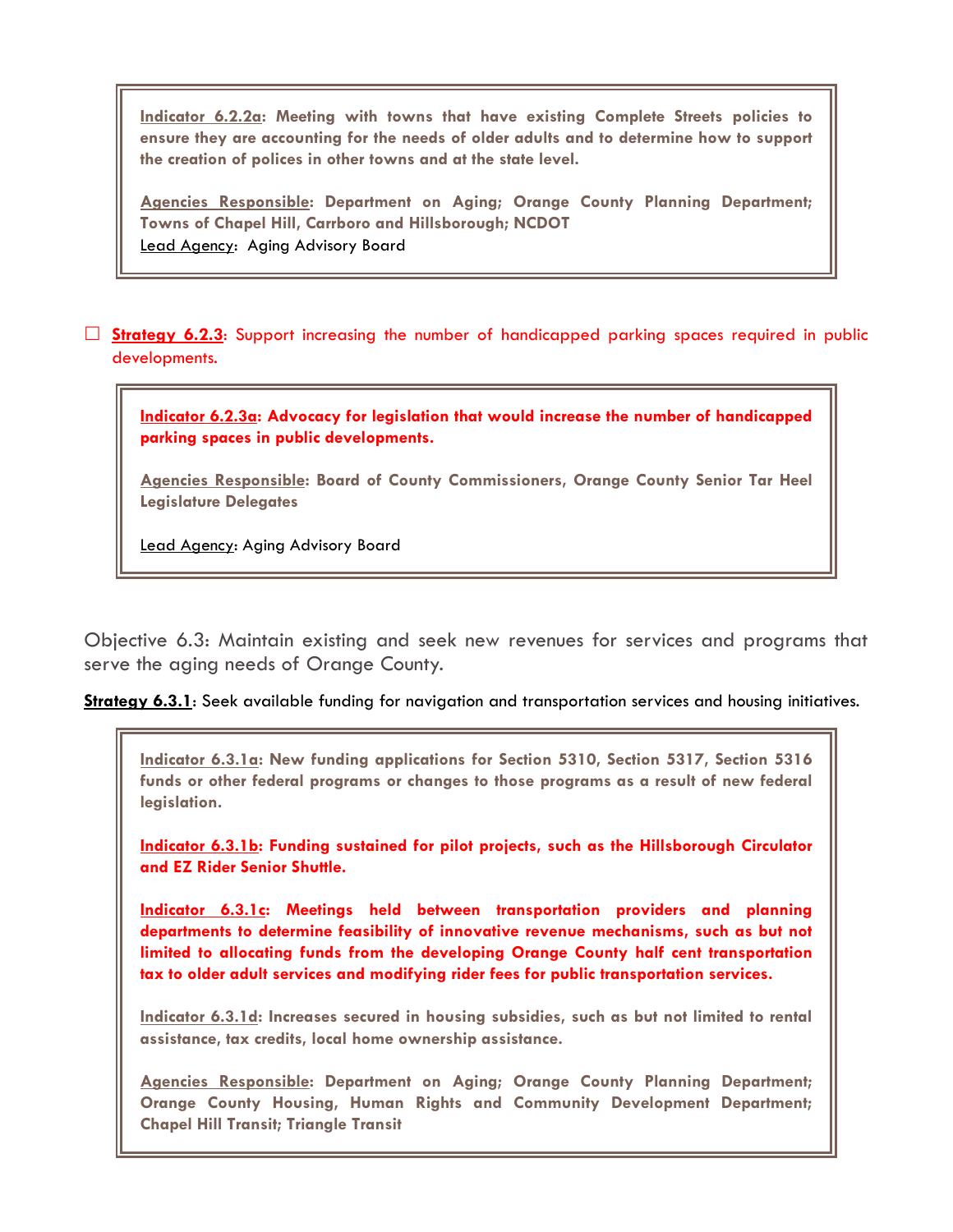**Lead Agency:** DoA **in collaboration with Orange County Housing, Human Rights, and Community Development and Planning/OPT Departments.**

## **Goal 7: Promote an adequate direct care workforce for an aging population and opportunities for older workers.**

Objective 7.1: Promote increased opportunities and rewards for professional training in aging issues relevant to Orange County.

 **Strategy 7.1.1**: Promote opportunities for professional healthcare providers (nurses, pharmacists, social workers, physician assistants, etc.) and students to learn more about aging-related issues.



**Agencies Responsible: Department on Aging, in collaboration with Chapel Hill and Durham Eldercare Resources; AHEC; UNC Schools of Public Health, Medicine, Nursing and Social Work; UNC Institute on Aging; UNC Center for Aging and Health; Carol Woods Retirement Community**

**Lead Agency: UNC Center for Aging and Health**

 **Strategy 7.1.2**: Promote increased recognition for direct services workers and employers providing services to older adults.

**Indicator 7.1.2a: Establishment of a countywide recognition program for direct care workers.**

**Indicator 7.1.2b: Establishment of a countywide recognition program for supportive employers of direct care workers who pay them a living wage and advocate for their involvement in patient care decision-making.**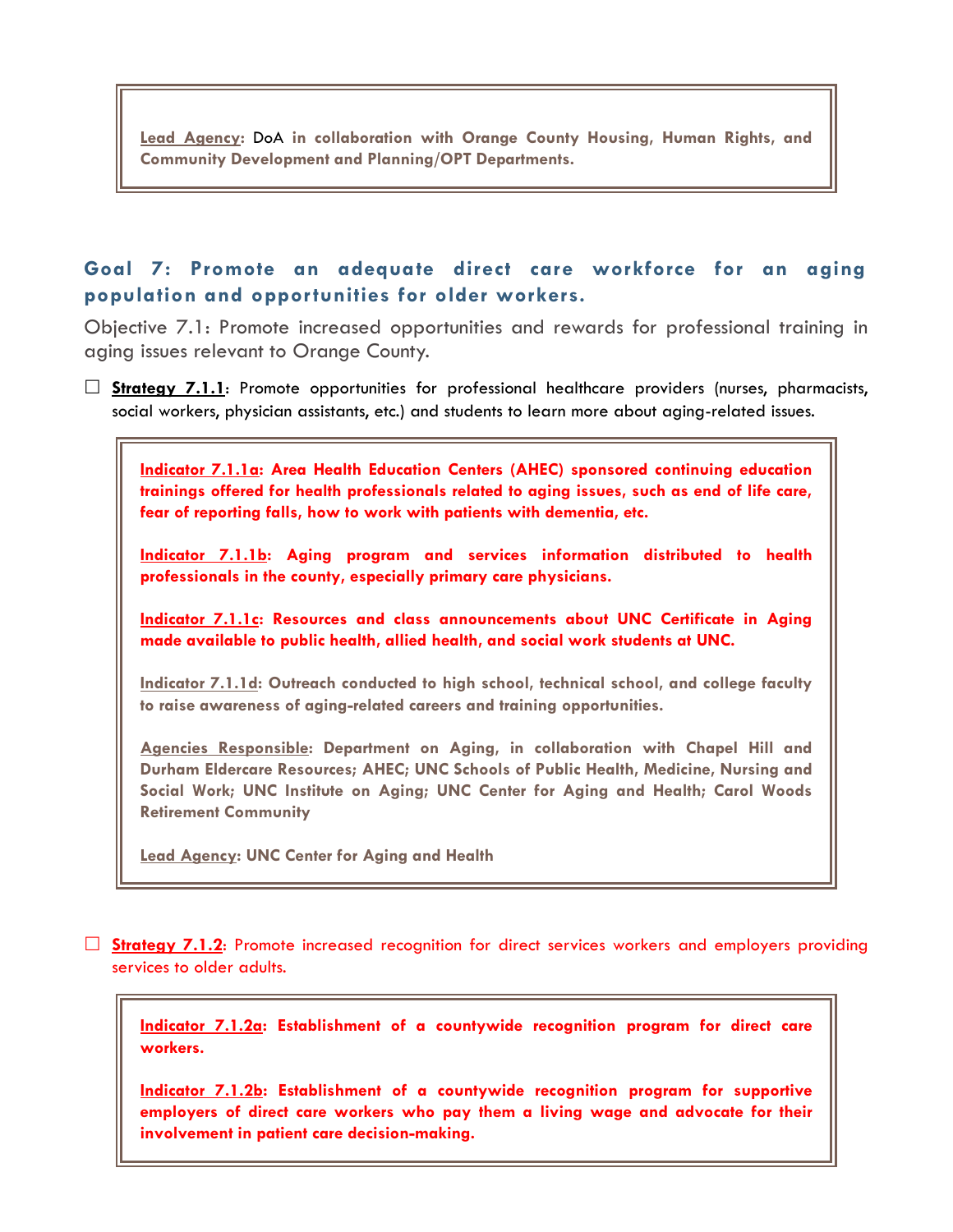**Indicator 7.1.2c: Provision of educational workshops and support groups for direct care workers.**

**Agencies Responsible: Department on Aging, Triangle J Area Agency on Aging, Department of Social Services, AHEC, community colleges, Direct Care Workers Association of North Carolina**

Lead Agency: Aging Advisory Baard

### **Goal 8: Maintain good stewardship of publicly funded services.**

Objective 8.1: Monitor the Orange County Department on Aging's fulfillment of the 2012-2017 Master Aging Plan so that county resources are used wisely.

 **Strategy 8.1.2**: Develop a process to make adjustments to objectives, strategies, and indicators that are not being achieved as planned or to incorporate newly identified needs and opportunities.

**Indicator 8.1.2a: MAP monitoring data reviewed by the Department on Aging Advisory Board on a quarterly basis.** 

**Indicator 8.1.2b: MAP Steering Committee meets twice a year to review monitoring data and to propose solutions to implementation problems.**

**Indicator 8.1.2c: Members of original 2012-2017 MAP work groups meet as needed to propose solutions to MAP implementation problems.**

Agency Responsible: Orange County Advisory Board on Aging

**Strategy 8.1.3:** Present an annual MAP update to the BOCC.

**Indicator 8.1.3a: Report provided to the BOCC on MAP successes and barriers each year.**

**Agency Responsible: Department on Aging**

YEAR 2 INDEX OF RESPONSIBLE AGENCIES BY STRATEGY